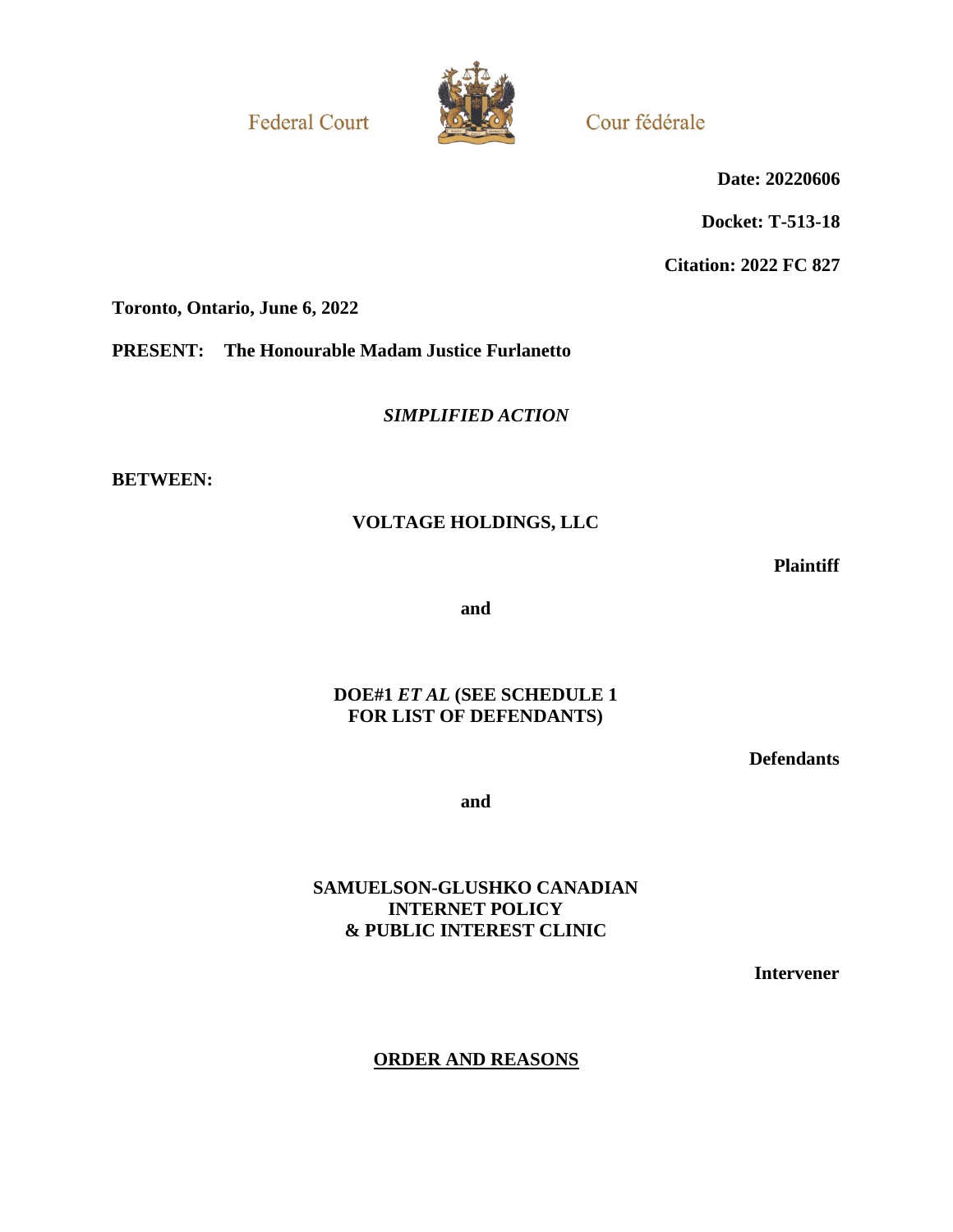[1] This is a motion for default judgment brought pursuant to Rule 210 of the *Federal Courts Rules*, SOR/98-106 [Rules] relating to an action under the Federal Court's simplified procedure for online copyright infringement. The Plaintiff, Voltage Holdings, LLC [Voltage], a movie production company, alleges that a mass group of internet subscribers used or authorized for use the BitTorrent peer-to-peer [P2P] network to unlawfully make the Plaintiff's science-fiction film, *Revolt* [the Work] available for distribution. The Plaintiff seeks default judgment against thirty internet subscribers [Default Defendants] as well as statutory damages and costs from each. A

list of the Default Defendants, identified by IP address, is attached as Schedule "A".

[2] Samuelson-Glushko Canadian Internet Policy & Public Interest Clinic [CIPPIC], a legal clinic based at the University of Ottawa and public interest intervener, was previously granted leave to intervene in the motion. It provided written submissions and argument at the hearing.

[3] For the reasons that follow, I find that there is insufficient evidence to grant default judgment, but that Rule 210(4)(c) should be exercised and the matter should proceed forward to trial, without prejudice to the Plaintiff to bring the same motion back again with better evidence.

#### I. Background

[4] The Plaintiff is a motion picture production company. It hired a service company Maverickeye UG [Maverickeye] to use forensic data collection software [Software] to monitor the internet to look for unauthorized uploading and offering of its movies, including the Work, through the BitTorrent network.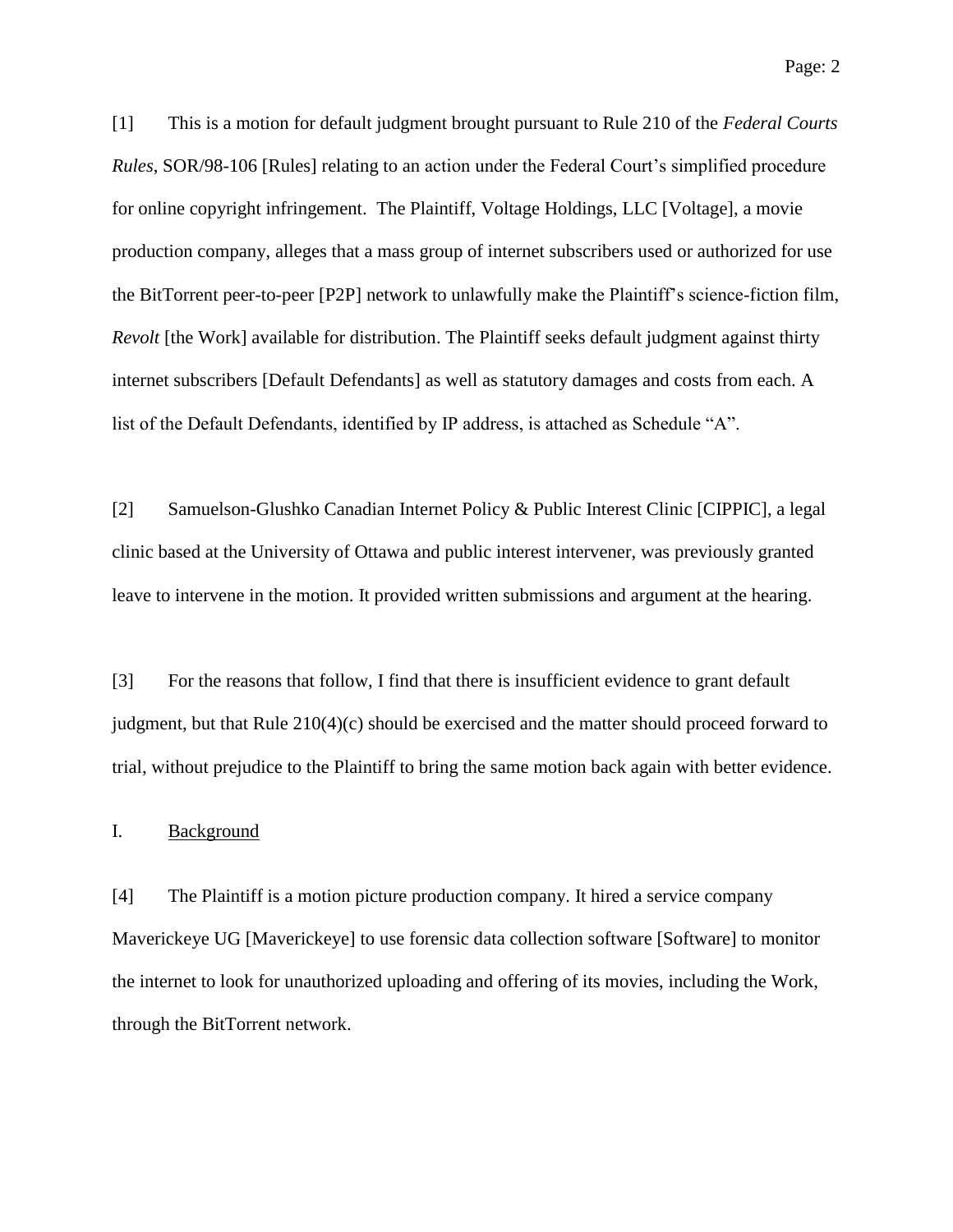[5] As explained by the Plaintiff's affiant, Benjamin Perino, BitTorrent is a protocol that allows for the transfer of large files between internet users on a P2P network. Rather than downloading a file from a single source server, the BitTorrent protocol allows users to join a "swarm" of hosts and upload and download files simultaneously in a decentralized manner. In P2P sharing, a computer program that implements the BitTorrent protocol requests a file and portions of the requested file residing on other devices connected to the P2P network are then sent and reassembled into a full copy on the end user's device. Users do not typically copy an entire file from one peer, but rather from multiple peers that have already downloaded the file and have made it available through their BitTorrent software. Typically, when users copy a file they simultaneously offer to distribute portions of it to every other user connected to the BitTorrent network. The goal of the system is to distribute files over many computers and internet connections, which in turn tends to minimize data transfer from any one individual (Paragraphs 5-13, Affidavit of Benjamin Perino, affirmed May 28, 2021 [Perino Affidavit]).

[6] The Software tracks people offering files for download and requests portions of a file from a user who has made the file available. After confirmation that the downloaded portion matches the relevant work, the Software captures certain information about the file, including the Internet Protocol [IP] address of the user, the date and time the file was made available, the metadata of the file identifying the name and size of the file, and a "hash" signature identifying the version of the work.

[7] In 2017, the Software detected and verified portions of the Work being made available for download through the BitTorrent network from various IP addresses. Based on this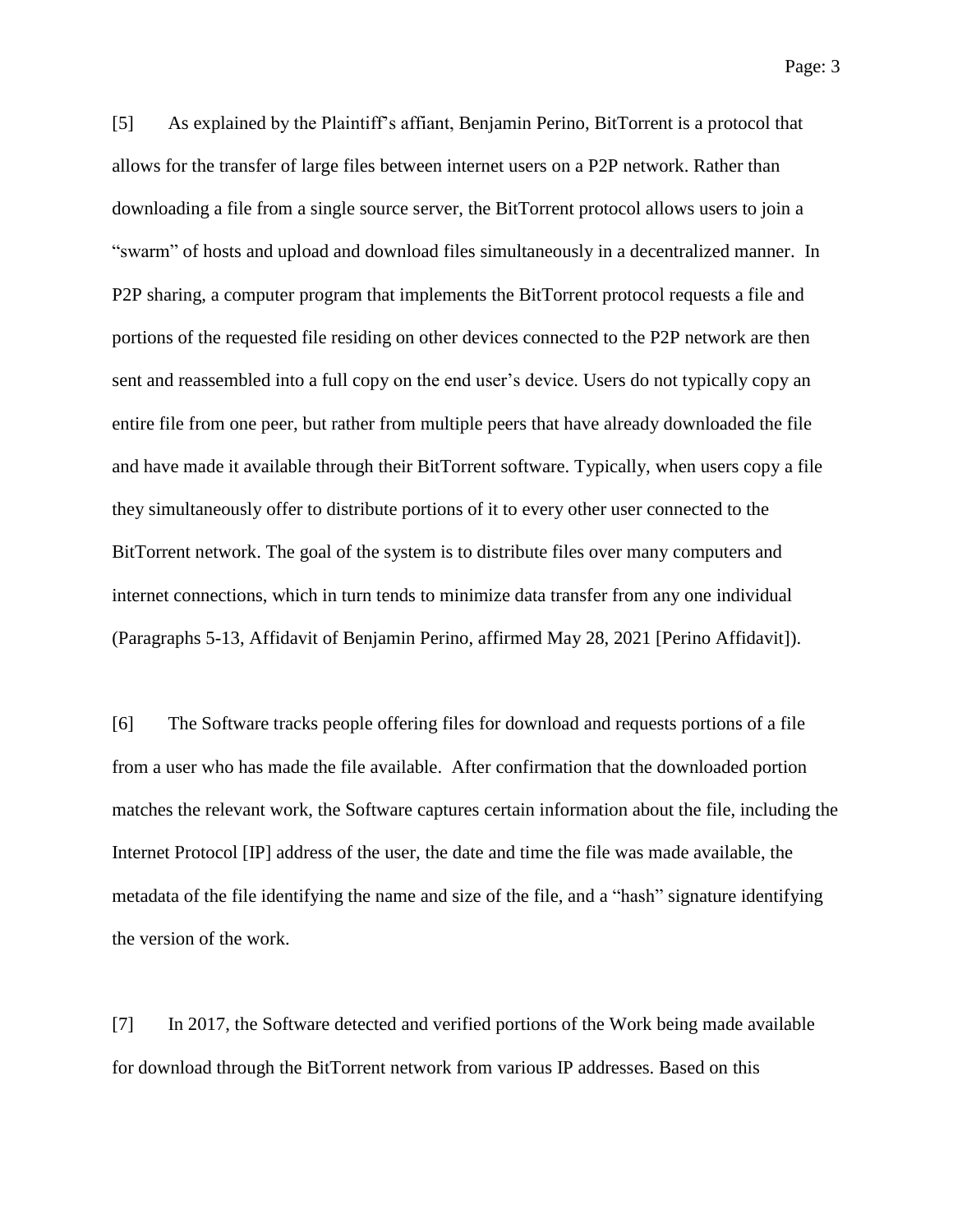information, the Plaintiff sent notices to the related internet service providers [ISPs] to forward to the relevant internet subscribers associated with the IP addresses pursuant to the notice-andnotice regime set out by sections 41.25 and 41.26 of the *Copyright Act*, RSC, 1985 c C-42 [Act].

[8] The first notice gave the internet subscriber one week to remove the copy of the Work from the computer using the internet account or to be subject to the possibility of an action for copyright infringement. A second similar notice was sent where the Software located the same IP address offering the same Work after the seven day period set out in the first notice. The ISPs confirmed the notices were sent to the relevant internet subscribers.

[9] This action was commenced on March 16, 2018. In the Statement of Claim [SOC], the predecessor to the Plaintiff named 110 anonymous "Doe" Defendants, identified only by their IP addresses as determined by the Software.

[10] On December 3, 2018, the Plaintiff's predecessor obtained a *Norwich* order requiring the relevant ISPs to disclose the names and addresses of the subscribers of the IP addresses listed in the SOC.

[11] The Plaintiff seeks relief against thirty internet subscribers that it describes as the "worst of the worst". The Plaintiff asserts that the thirty Default Defendants are the internet subscribers associated with those IP addresses that offered the Work for download online "for weeks, sometimes months, possibly to thousands of people." The degree of alleged infringement was assessed by considering the length of time within a three month period before and after the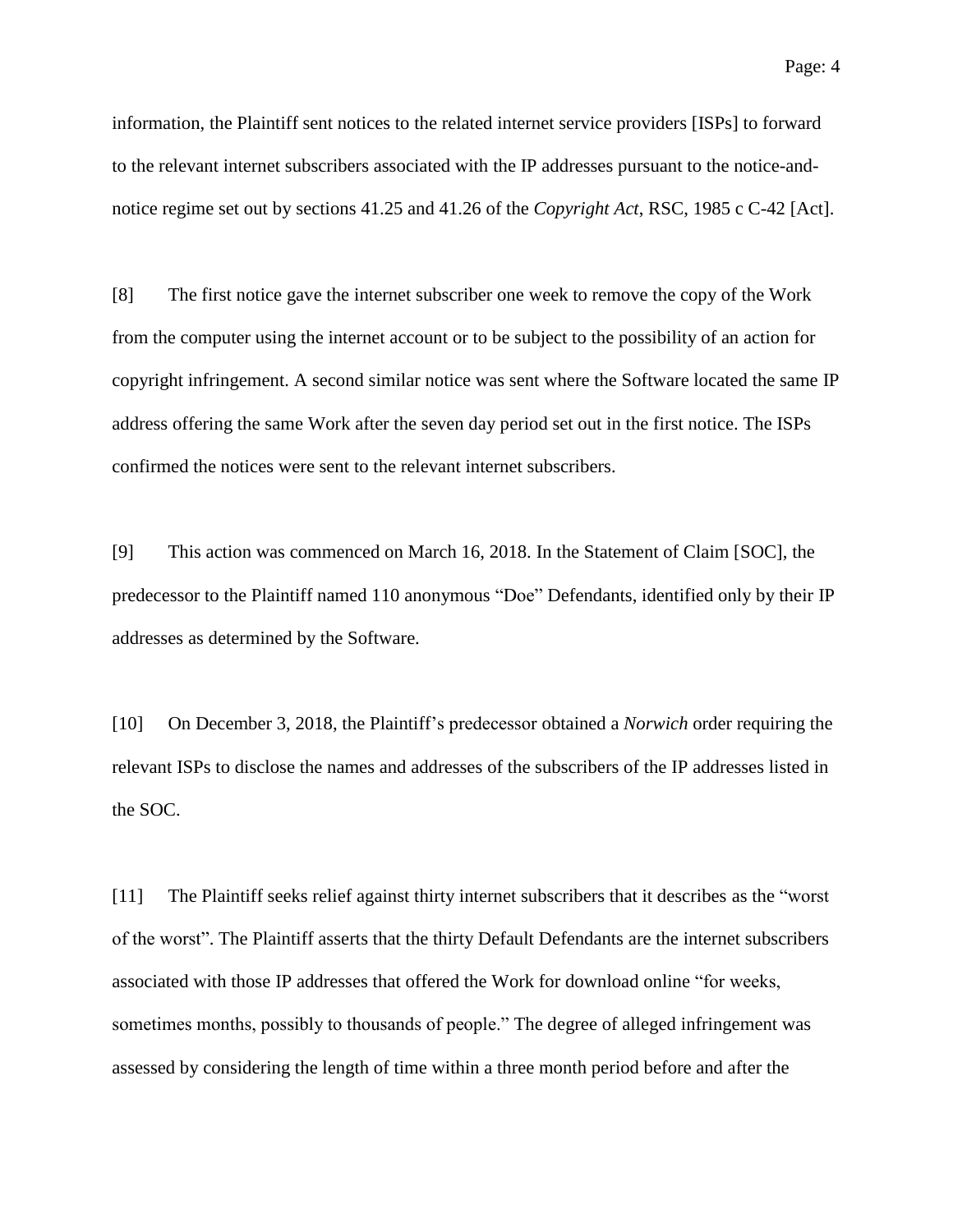notices that portions of the Work were made available for download and by considering the swarm size of the offering.

[12] In support of its motion, the Plaintiff filed two affidavits: (1) the Perino Affidavit; and (2) an Affidavit of Marnie Macdonald, affirmed May 31, 2021 [Macdonald Affidavit].

[13] Mr. Perino is the former Chief Executive Officer and a Senior Developer at GuardaLey Ltd, a company created to monitor the download and distribution of copyrighted works. Mr. Perino developed the Software which was licensed to Maverickeye and used to track and identify the IP addresses distributing the Work via the BitTorrent network.

[14] Ms. Macdonald is a law clerk working for the solicitors for the Plaintiff. Ms. Macdonald provides background to the proceeding, the investigations conducted using the Software, the notices delivered, service of the SOC, and the infringement analysis conducted.

[15] As no defences were filed in the action, the evidence in the Perino and Macdonald Affidavits is uncontested.

[16] As noted earlier, CIPPIC was granted leave to intervene in the motion. It filed written submissions and gave oral argument at the hearing.

II. The Issues

[17] This motion raises the following issues: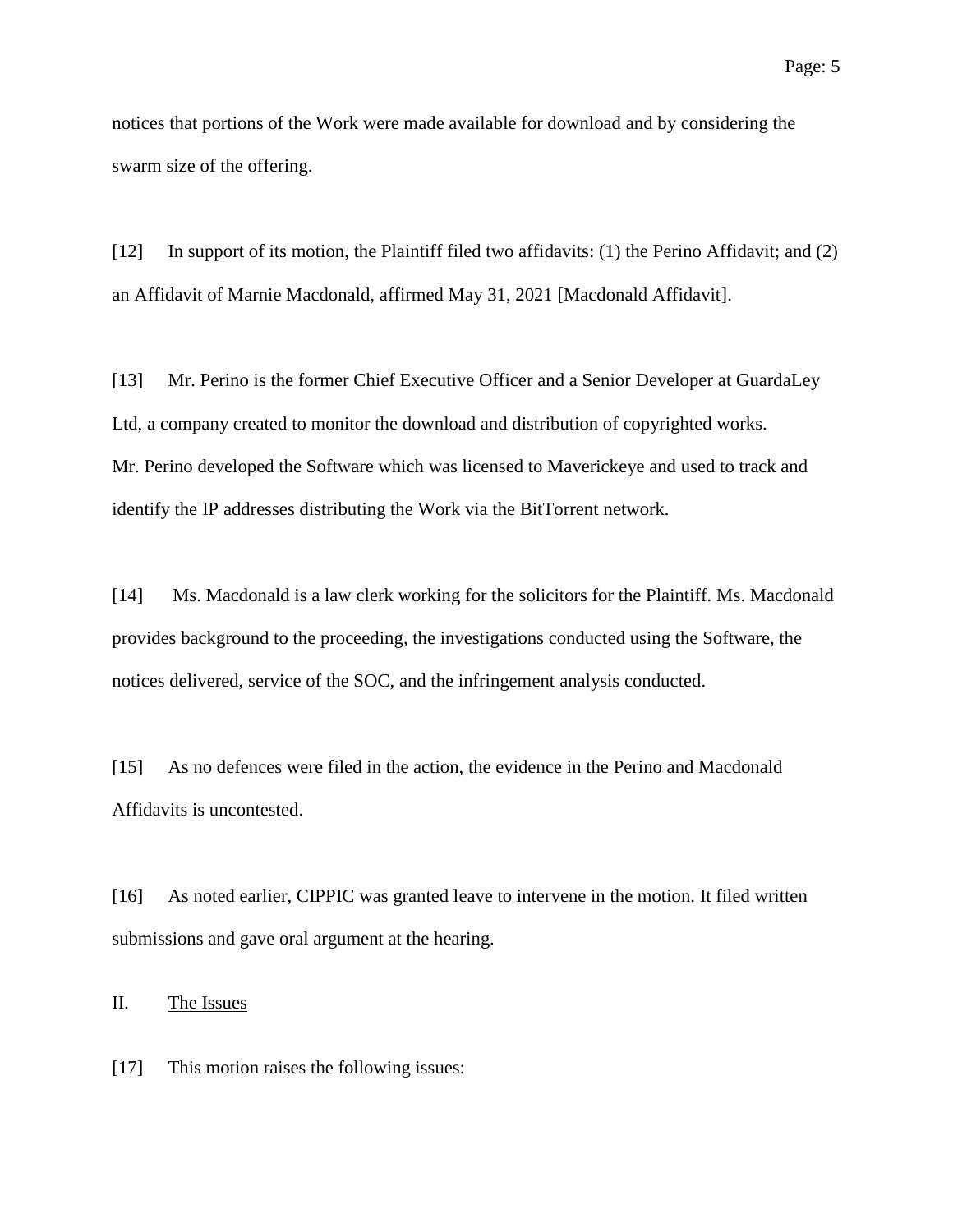- 1. Was service of the SOC sufficient to establish that the Default Defendants are in default?
- 2. Should default judgment be granted: Does the evidence establish that the Default Defendants, who are internet subscribers, have infringed copyright in the Work?
- 3. If so, what quantum of statutory damages is the Plaintiff entitled to?
- III. Analysis
- A. *Was service of the SOC sufficient to establish that the Default Defendants are in default?*

[18] On September 24, 2018, Prothonotary Milczynski, the Case Management Judge, ordered that service of the SOC by registered mail to the Defendants' addresses disclosed pursuant to any Order of the Court for disclosure would be deemed personal service under Rule 128(1)(b) of the Rules if the Defendant or an adult member of their household signed for the package. If the package was unclaimed, the Plaintiff was to effect service by mailing a copy of the SOC by regular mail. The Order also provided that no default could be commenced without personal service of the SOC being effected in accordance with Rule 128(1)(b) and proof of service filed, unless otherwise ordered by the Court.

[19] Rule 128 of the Rules provides for personal service of a SOC on an individual:

- 
- $\lbrack ... \rbrack$ 
	- (b) by leaving the document with an adult person residing at the individual's place of residence, and mailing a copy of the document to the individual at that address;

b) par remise du document à une personne majeure qui réside au domicile de la personne et par envoi par la poste d'une copie du document à cette dernière à la même adresse;

 $\lbrack ... \rbrack$   $\lbrack ... \rbrack$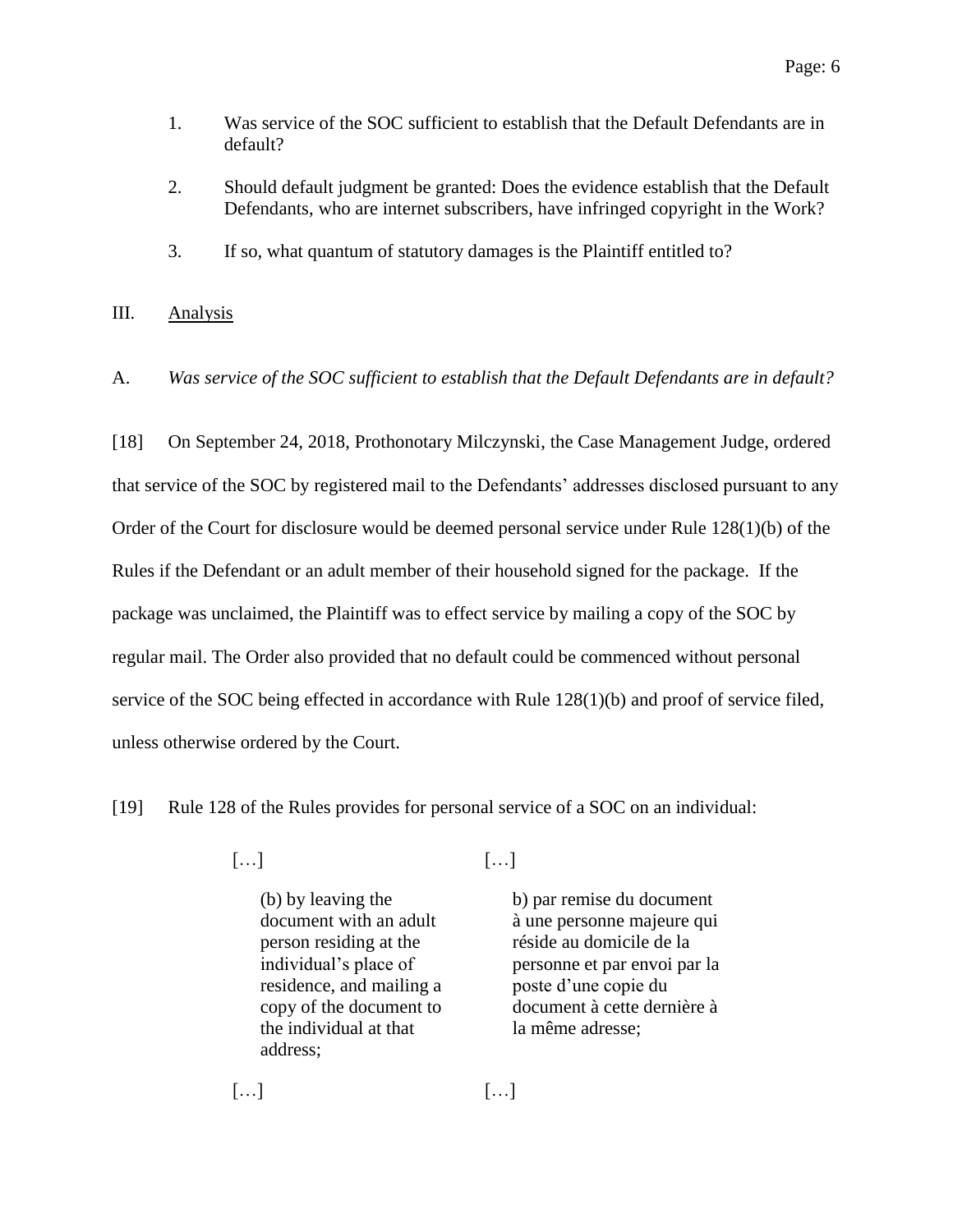| (e) by mailing the document by   | e) par envoi par courrier     |
|----------------------------------|-------------------------------|
| registered mail to the           | recommandé du document à la   |
| individual's last known          | dernière adresse connue de la |
| address, if the individual signs | personne si la personne signe |
| a post office receipt; $\dots$   | le récépissé du bureau de     |
|                                  | poste;                        |

[20] The Macdonald Affidavit provides details of the service made on the thirty internet subscribers who are identified by the Plaintiff as the Default Defendants. The evidence indicates that:

- (a) Twenty of the Default Defendants had the individual identified by the *Norwich* order sign personally for the registered mail package that included the SOC;
- (b) Eight Default Defendants had an individual other than the individual identified by the *Norwich* order sign for the registered mail package that included the SOC;
- (c) The registered mail package was not successfully delivered to one Default Defendant (Doe #15), but the SOC was sent to that Defendant by regular mail; and,
- (d) There was no proof of delivery of the registered mail package for one other Default Defendant (Doe # 51).

[21] Service on the first group satisfies the requirements of personal service under Rule 128(1)(e).

[22] With respect to the second group, the Plaintiff asserts that it is reasonable to assume from the circumstances of the acceptance of the registered mail package that an adult signed for the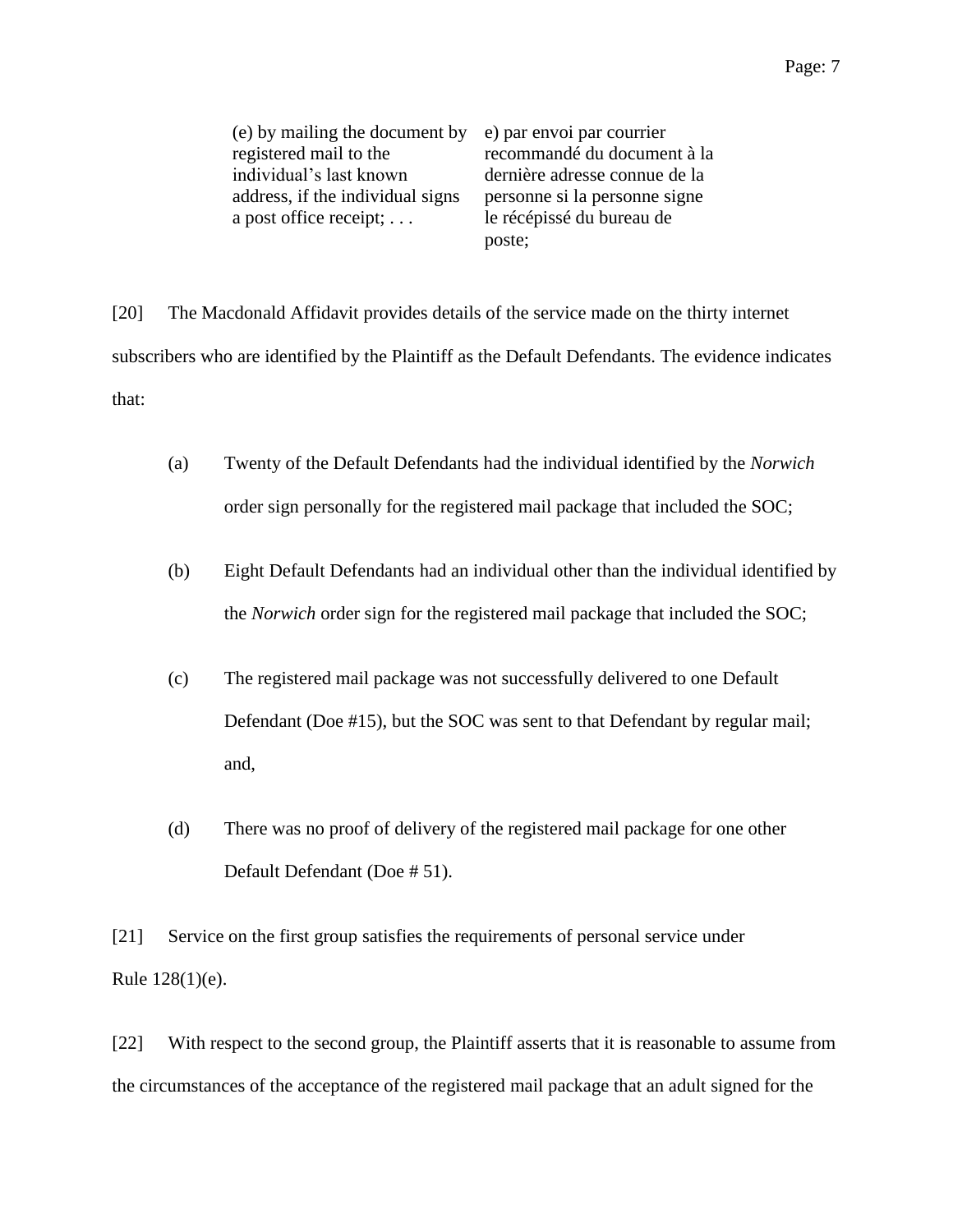Page: 8

service package and that the package was directed to the Default Defendant. In all cases, a further reminder letter was also sent to all individuals identified by the *Norwich* order that fell into this group, except for Doe #24 with whom there was correspondence between the Default Defendant and counsel for the Plaintiff. There is no indication that any of this correspondence was ever returned. On the basis of my review of the service material, I am satisfied that it is likely that the SOC came to the Default Defendants' attention and that service for this group should be validated.

[23] With respect to the remaining two Default Defendants (Doe #15 and Doe #51), the Plaintiff has included correspondence between the Default Defendant or their counsel and the Plaintiff's counsel regarding the action. I am satisfied that this correspondence indicates that Doe #15 and Doe #51 were aware, and had notice, of the action. Accordingly, I consider it appropriate to validate service on these Defendants.

[24] CIPPIC argues that the Plaintiff should not be entitled to bring a default proceeding as it hasn't done enough to identify the true Defendants who actually performed the activities asserted to be infringing. It contends that the Plaintiff should have requested discovery of the internet subscribers or requested a second *Norwich* order to identify the true users' identities. However, it is up to the Plaintiff to define who it is asserting is the infringer. In my view, CIPPIC's argument goes to the merits of the motion; that is, whether infringement has been established by the asserted defendants (the internet subscribers), rather than whether the motion can be brought. Accordingly, I will consider this argument further below in my discussion of the issue of infringement.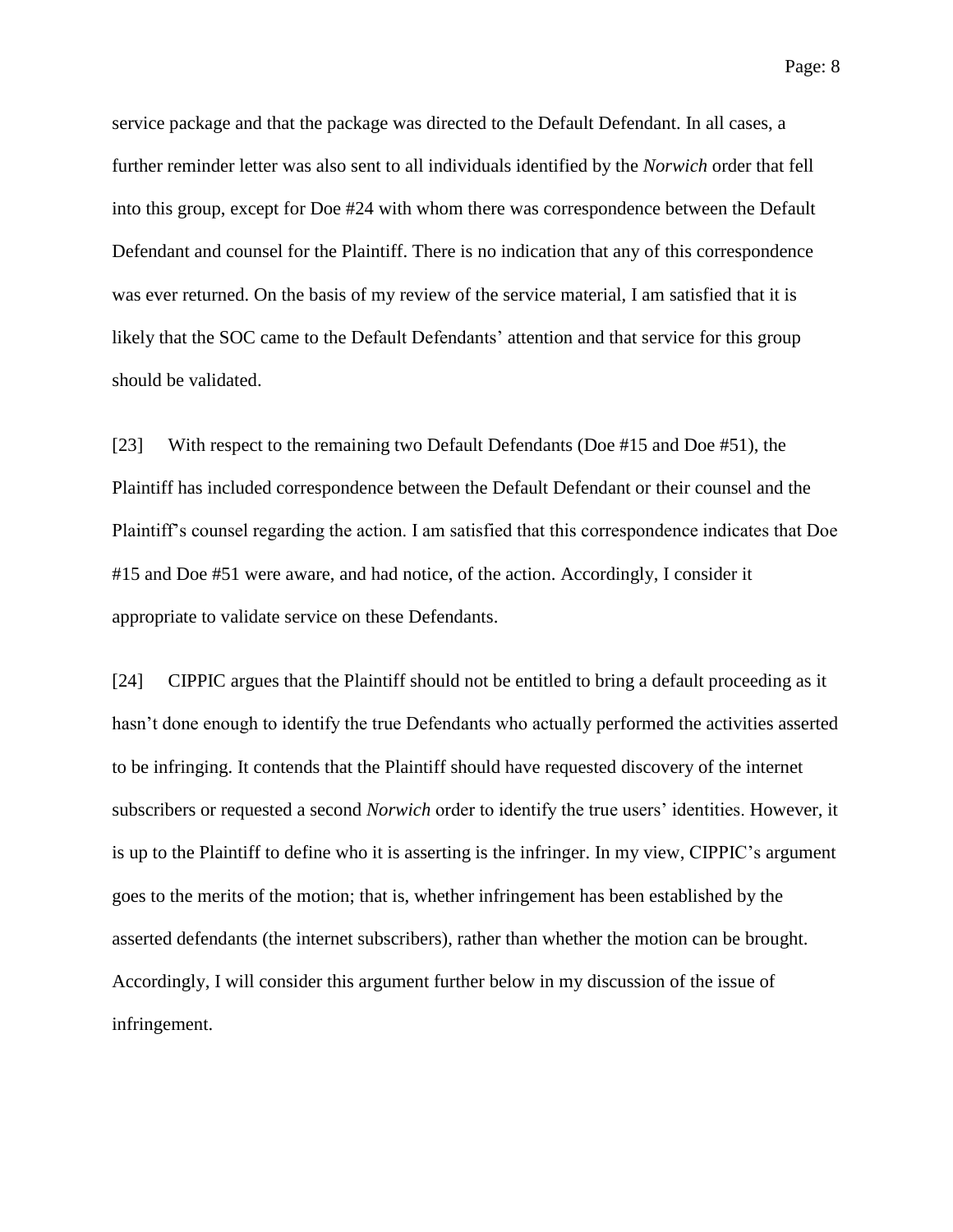[25] CIPPIC further contends that the default motion should not proceed as there is improper joinder of the Default Defendants in one proceeding. I agree with the Plaintiff, as joinder is not an issue raised by the Plaintiff on this motion, it is outside the scope of the intervention order, which limited CIPPIC's intervention to only those issues that were already in dispute. Moreover, there are no distinguishing facts that have emerged at this stage to suggest that joinder is inappropriate or inefficient to address the default claim against the group of Default Defendants.

[26] As none of the Default Defendants filed a Statement of Defence within 30 days of being served with the SOC or at all, I am satisfied that the Default Defendants are indeed in default and that the Court should proceed to consider the merits of the motion and whether default judgment should issue.

## B. *Should default judgment be granted: Does the evidence establish that the Default Defendants, who are internet subscribers, have infringed copyright in the Work?*

[27] In order for the Plaintiff to obtain relief for copyright infringement, it must first establish that it owns copyright in the Work.

[28] If a name purporting to be that of the maker of the work appears on the work in the usual manner, that person is presumed to be the maker of the work, and the maker is presumed to own copyright (s. 34.1(1) of the Act; *Canadian Broadcasting Corporation v Conservative Party of Canada*, 2021 FC 425 at para 33). In the end credits of the Work it includes a written inscription that the owner of the copyright is POW Nevada, LLC. The Plaintiff has provided a copy of the assignment of copyright in the Work from POW Nevada LLC to the Plaintiff. In my view, these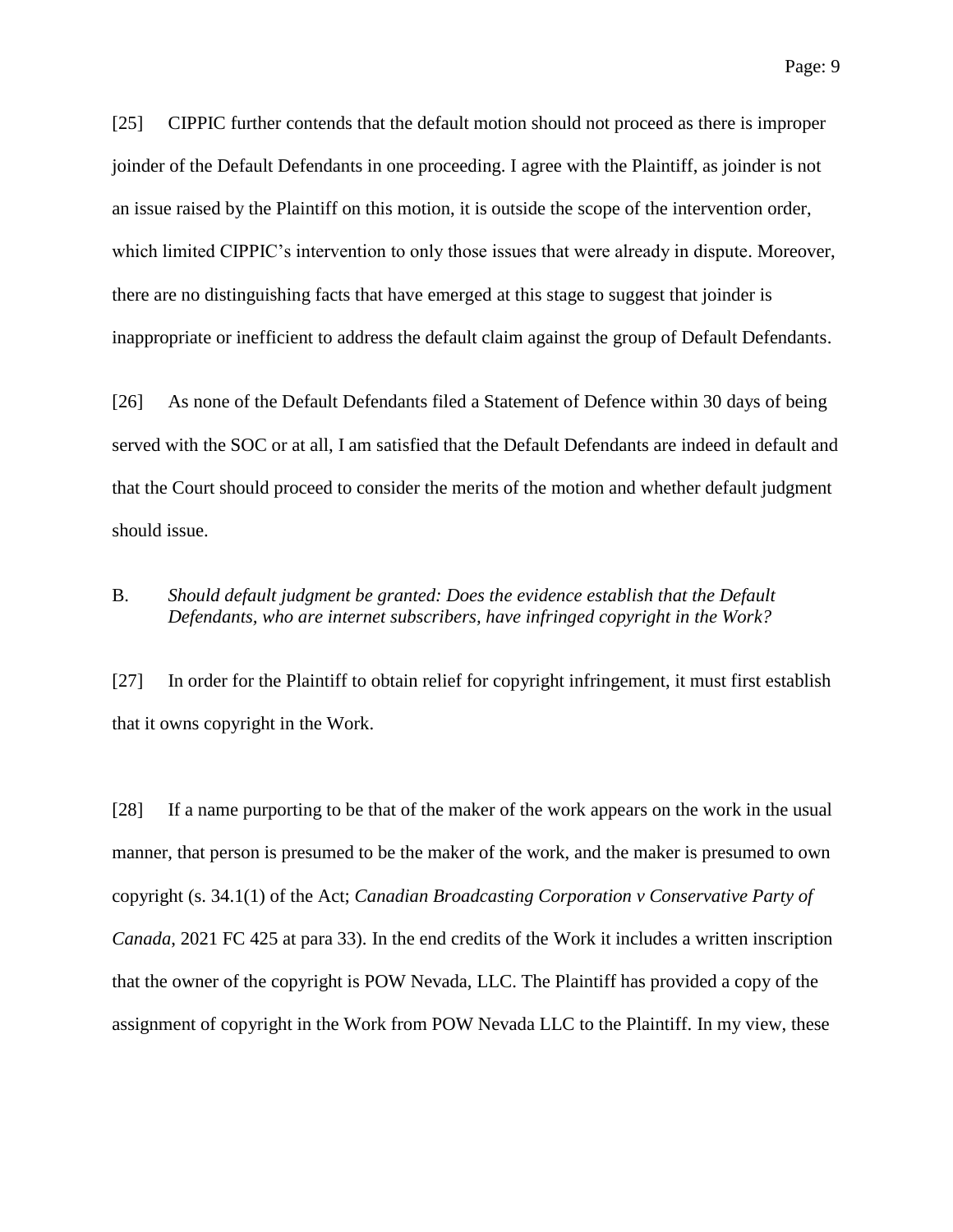facts are sufficient to entitle the Plaintiff to the presumption of ownership of copyright in the Work.

[29] Direct Infringement is addressed in subsection 27(1) of the Act, which states that: "[i]t is an infringement of copyright for any person to do, without the consent of the owner of the copyright, anything that by this Act only the owner of the copyright has the right to do."

[30] Pursuant to subparagraph 3(1)(f) and subsection 2.4 (1.1) of the Act, a copyright owner has the exclusive right to communicate a work to the public by telecommunication, including in a way that allows a member of the public to have access to the work from a place and at a time individually chosen by that member of the public. A person infringes copyright if they violate these exclusive rights.

[31] In *Entertainment Software Association v Society of Composers, Authors and Music Publishers of Canada*, 2020 FCA 100 at paragraphs 55-56 (leave to appeal to the SCC granted, 39418 (22 April 2021)), the Federal Court of Appeal confirmed that paragraph 2.4 (1.1) of the Act was intended to clarify that the unauthorized sharing of copyrighted material over P2P networks constitutes an infringement of copyright.

[32] The uncontested evidence indicates that portions of the Work have been made available through the BitTorrent network, by persons who are not the owner or individuals authorized by the owner, in a manner that allows BitTorrent users to have access to the portions of the Work at a chosen place and time. Mr. Perino's evidence states that for each Default Defendant on at least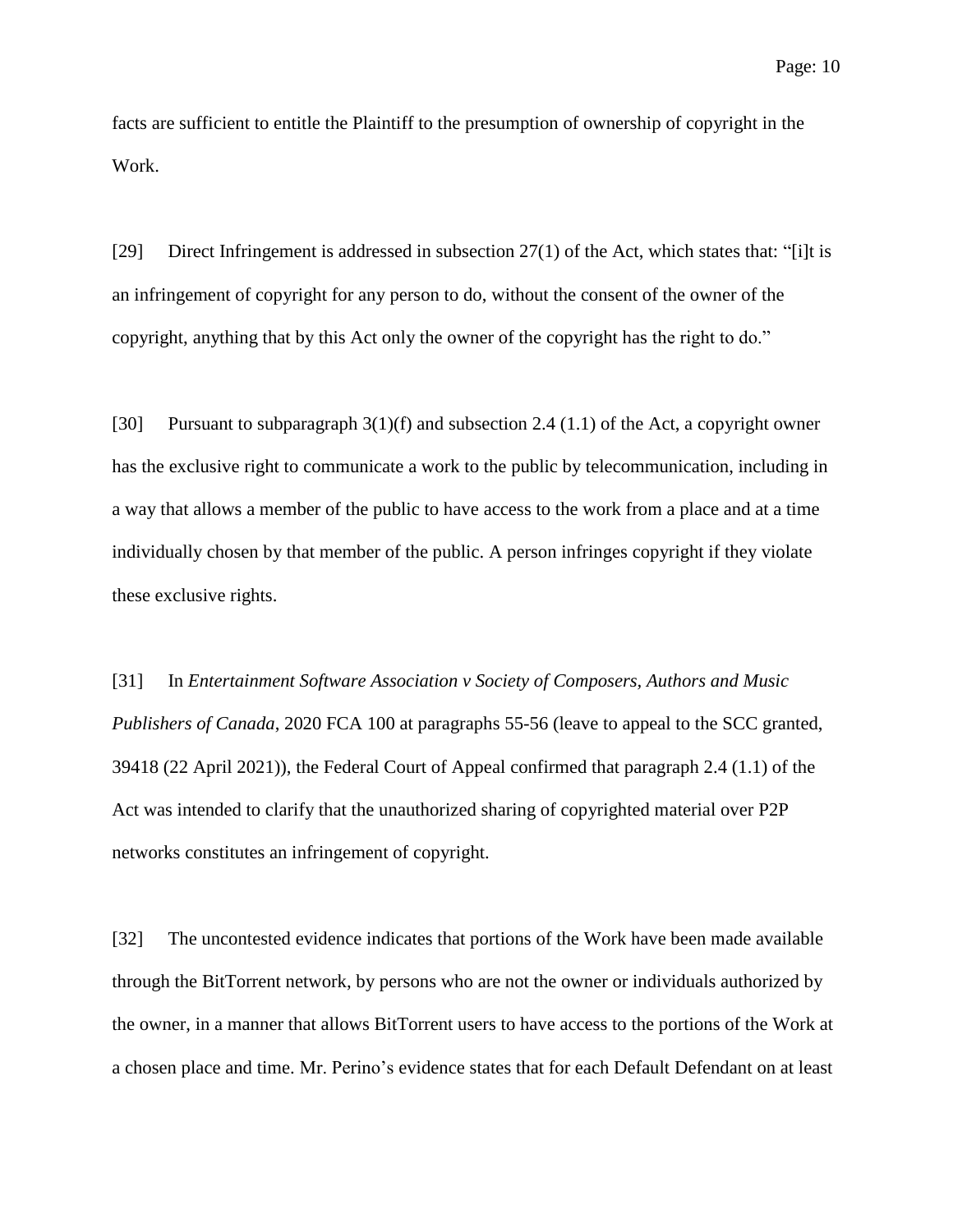two occasions, the Software detected a person using the Default Defendant's IP address to make a portion of the Work available for download over the BitTorrent network and distributed a copy of a portion of the Work (uploaded a portion of the Work) to the Software in response to a request for download. In each case, there were two comparisons completed by employees of Maverickeye to confirm that the downloaded portion was a copy of a portion of the Work. Similarly, the Software was able to verify that in each instance, the IP address used to offer the portion of the Work for download was the same in each of the two occurrences.

[33] Thus, portions of the Work have been subject to unauthorized sharing over the BitTorrent network. The outstanding issue is whether the Default Defendants who are internet subscribers have committed an act of infringement.

[34] The Plaintiff put forward two theories of infringement in oral argument; either direct infringement or infringement by authorization.

(1) Is there Direct Infringement?

[35] The Plaintiff bears the burden of establishing infringement on a balance of probabilities through clear, convincing and cogent evidence: *FH v McDougall*, 2008 SCC 53 at paras 40, 45-46. The Plaintiff asserts that it has done all that it can to meet this burden. It contends that it has identified the internet subscribers responsible for the thirty IP addresses at issue and sent two notices to each (under the notice and notice regime) in an effort to deter infringement. It argues that as no defence has been filed, there are no additional facts in the proceeding to assist with identification of the users of the IP addresses in issue, and there is no technological way to pierce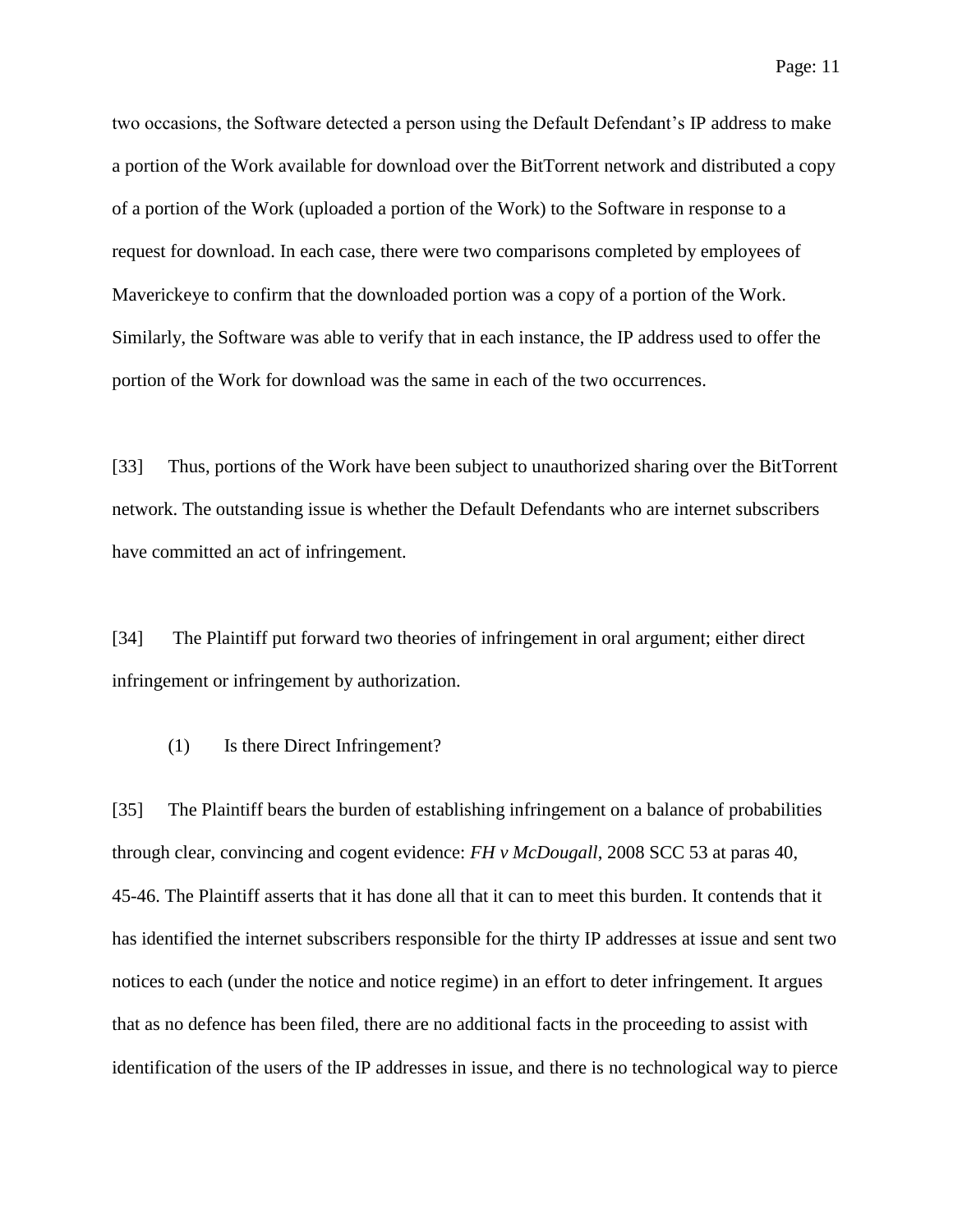through the veil of the internet to determine who was actually using the IP addresses at the time the Work was offered for download.

[36] CIPPIC contends that the Plaintiff has failed to identify the persons who were accessing the computers at the time the Work was being offered and who are responsible for any alleged infringement. It asserts that it cannot be presumed that an internet subscriber and an internet user are the same person.

[37] CIPPIC refers to the decision in *R v Ward*, 2012 ONCA 660 [*Ward*], where the Ontario Court of Appeal noted this gap at paragraph 23:

> The ISP records the dates and times that its IP addresses are assigned to its subscribers. These records identify the subscribers' accounts on which the Internet was accessed at particular times. However, that does not necessarily mean that the subscriber himself or herself was using the computer connected to the Internet at that time, or that it was even the subscriber's computer that was connected to the Internet. A wired or wireless network may link multiple computers to a central device referred to as a shared access point. When more than one computer is accessing the Internet through a shared access point at the same time, there are additional technical issues that may arise.

[38] The reasoning in *Ward* was similarly applied in *United States v Viscomi*, 2015 ONCA 484 [*Viscomi*], which involved consideration of an extradition order. The Court at paragraphs 31 and 35-36 found that the inference that Mr. Viscomi was the user of an IP address at the relevant time was not one that could reasonably and logically be drawn from the fact that he was the subscriber of that IP address. The gap between the subscriber information and the factual inference that Mr. Viscomi was the user of the IP address at the relevant time could only be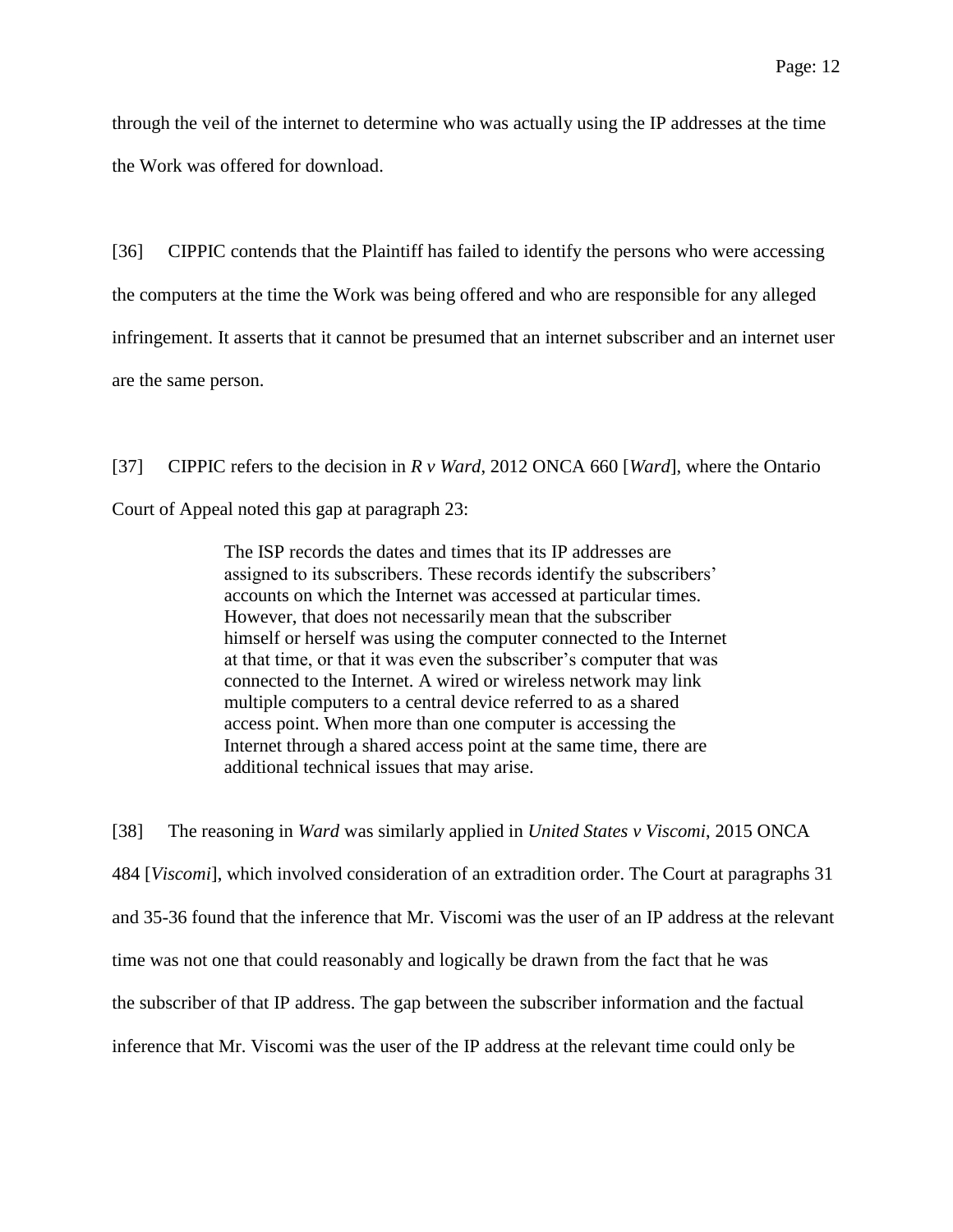bridged by evidence. As such, the order committing Mr. Viscomi for extradition to the United States was quashed.

[39] Both the *Ward* and *Viscomi* decisions, however, involved criminal proceedings, which carry a distinct standard of proof and an ability on behalf of the Crown to obtain search warrants and to compel testimony and documents. I agree with the Plaintiff that the role of the internet subscriber must be considered in the appropriate context, which in this case is the notice and notice regime under the Act.

[40] The notice and notice regime was discussed in *Rogers Communications Inc v Voltage Pictures LLC*, 2018 SCC 38 [*Rogers*] at paragraphs 22-23 as serving two complementary objectives: deterring online copyright infringement; and balancing the rights of interested parties. With respect to the first objective, it was noted that "by requiring notice of a claimed infringement to be forwarded to the person who was associated with the IP address that is alleged to have infringed copyright, the regime is aimed at deterring that person, or others who are using the IP address, from continuing to infringe copyright". As described by the Supreme Court at paragraph 24:

> [24] The notice and notice regime was not, however, intended to embody a comprehensive framework by which instances of online copyright infringement could be eliminated altogether. As a representative of Rogers explained before the House of Commons committee considering what would become of the *Copyright Modernization Act*, "notice and notice is not a silver bullet; it's just the first step in a process by which rights holders can go after those they allege are infringing. ... Then the rights holder can use that when they decide to take that alleged infringer to court" (House of Commons, Legislative Committee on Bill C-32, *Evidence*, No. 19,  $3<sup>rd</sup>$  Sess., 40<sup>th</sup> Parl., March 22, 2011, at p. 10). This is why, as I have explained, a copyright owner who wishes to sue a person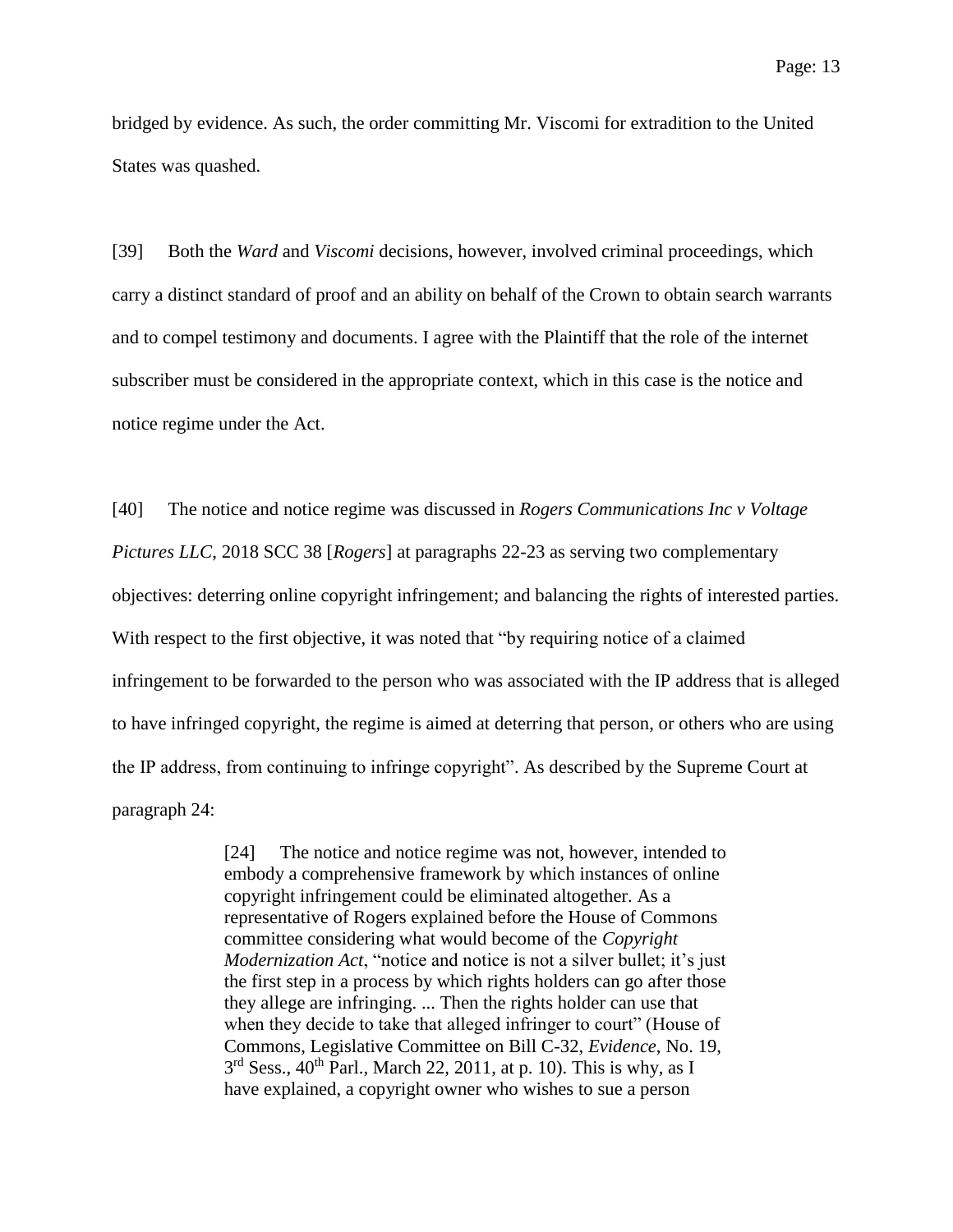alleged to have infringed copyright online must obtain a *Norwich* order to compel the ISP to disclose the person's identify. The statutory notice and notice regime has not displaced this requirement, but operates in tandem with it. This is affirmed by s. 41.26(1)(b), which contemplates that a copyright owner may sue a person who receives notice under the regime, and fixes the ISP's obligation to retain records which allow that person's identity to be determined for a period of time after such notice is received.

[41] With respect to balancing the rights of interested parties, the Supreme Court in *Rogers* 

noted at paragraphs 26 and 27:

[26] For example, Parliament sought to strike a balance between the interests of copyright owners and of Internet subscribers, respectively, by preferring a notice and notice regime over a "notice and take down" regime (see *House of Commons Debates*, at p. 2109, per Hon. James Moore). ... the notice and notice regime allows for notices of claimed infringement to be forwarded (thereby advancing the rights of copyright holders), while accounting for the interests of Internet subscribers by maintaining the presumption of innocence and allowing them to monitor their own behaviour (and, more specifically, to avoid continued copyright infringement).

[27] Parliament also sought to balance the interests of copyright owners against those of Internet intermediaries such as ISPs. ... the amendments to the Act were also intended to "clarify Internet service providers' liability" to copyright owners (*Copyright Modernization Act*, summary; see also Legislative Committee on Bill C-32, *Evidence*, at p. 1, per Craig McTaggart). To that end, Parliament insulated ISPs from liability for the copyright infringement of their Internet subscribers (Act, s. 31.1). Now, to attract liability under the Act, an ISP must fail to satisfy its statutory obligations under the notice and notice regime, or provide a service "primarily for the purpose of enabling acts of copyright infringement" (ss. 27(2.3), 31.1 and 41.26(3)).

[42] In my view, these comments, which refer back to the objectives of Parliament in implementing the notice and notice regime, highlight that litigation by rights holders against internet subscribers was contemplated if deterrence was not achieved by the notice and notice system. However, it does not suggest an absolute liability framework. As stated, there is a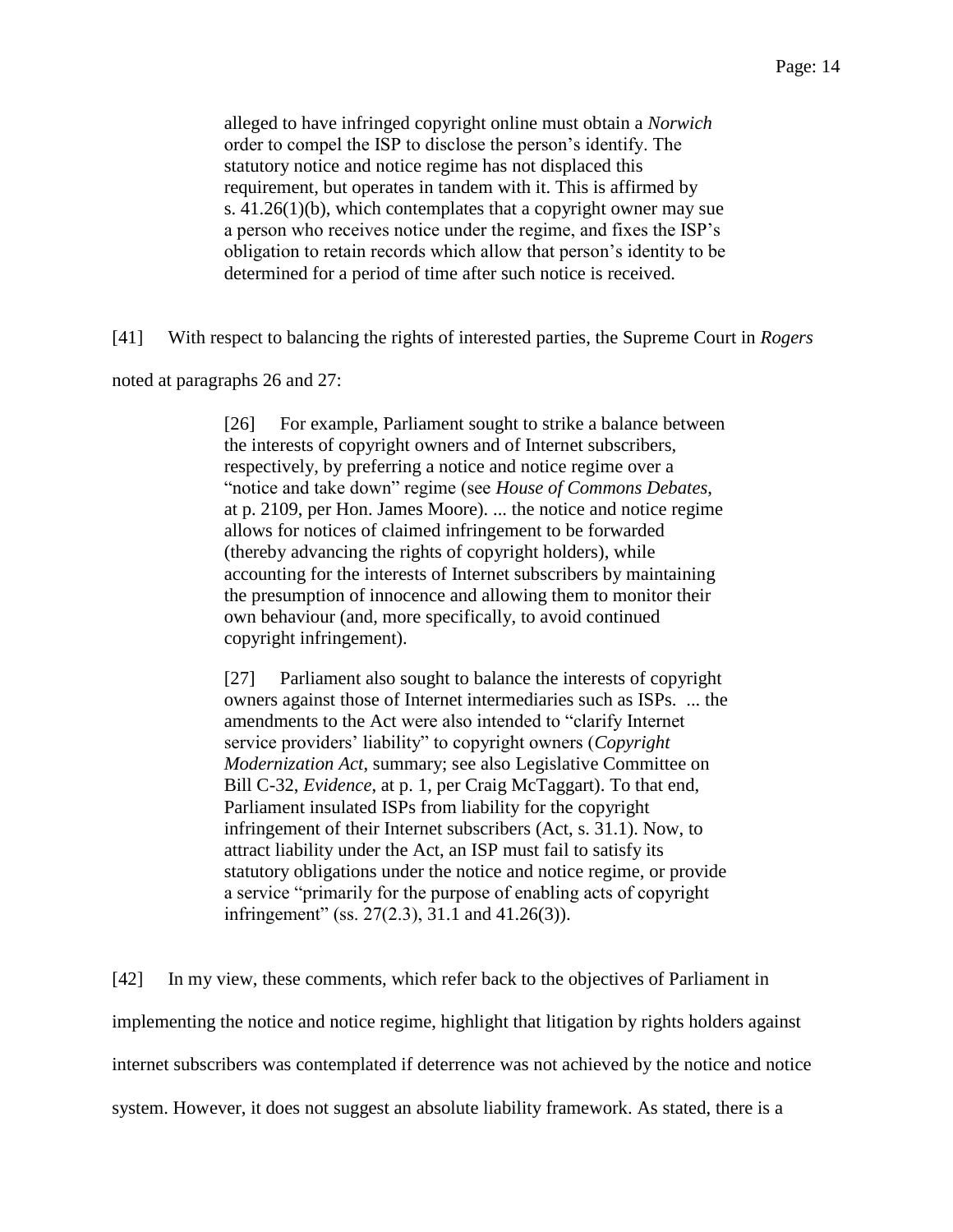presumption of innocence for internet subscribers. Infringement by internet subscribers (either directly or through authorization), in my view, must still be proven for the claim to succeed.

[43] This same theme was further emphasized at paragraph 41 of *Rogers*, wherein the Court stated:

> [41] It must be borne in mind that being associated with an IP address that is the subject of a notice under s.  $41.26(1)(a)$  is not conclusive of guilt. As I have explained, the person to whom an IP address belonged at the time of an alleged infringement may not be the same person who has shared copyrighted content online

[44] The Plaintiff asserts that it has provided comprehensive evidence of significant and repeated infringement. It has the names and addresses of the internet subscribers that it knows are associated with the IP addresses from which it asserts there is repeated infringing use. Where the defendant has failed to engage and provide further information, the Plaintiff asserts that the persuasive (legal) burden applies, shifting the burden to the Default Defendants to disprove their association with the acts concerned at the IP addresses: Sopinka, Lederman & Bryant: The Law of Evidence in Canada, 5th ed. (Toronto: LexisNexis Canada, 2018) at §3.11-§3.15.

[45] I do not agree that the burden shifts so easily. In a default proceeding all allegations in the statement of claim are treated as denied and the plaintiff bears the burden of proof: *Tatuyou LLC v H2Ocean Inc*, 2020 FC 865 at para 9; *NuWave Industries Inc v Trennen Industries Ltd*., 2020 FC 867 at paras 16-17. The Plaintiff is required to lead sufficient evidence to allow the Court to conclude on a balance of probabilities that the Default Defendants are the proper defendants and have infringed copyright.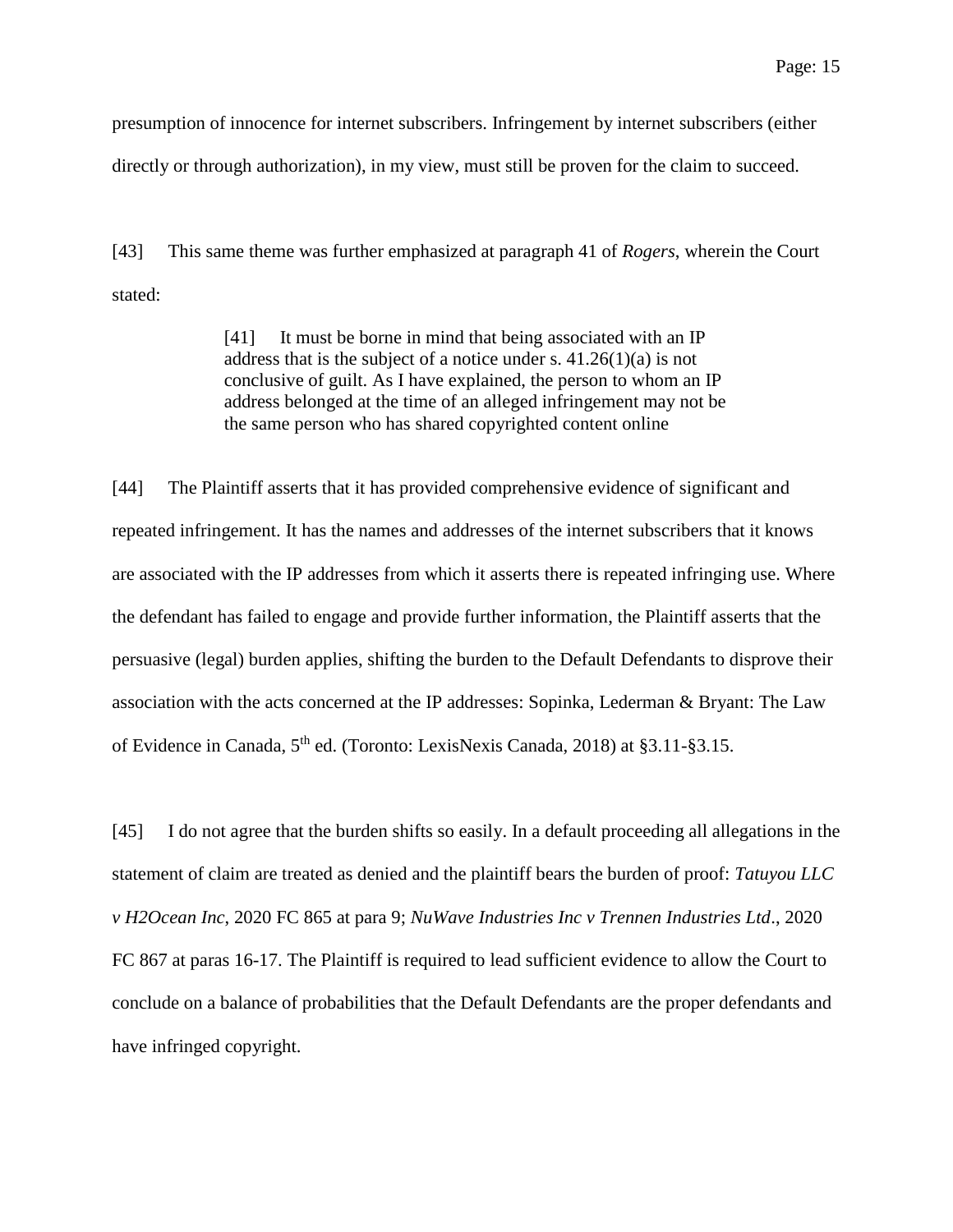Page: 16

[46] CIPPIC contends that despite the defendants being in default, the Plaintiff should not be entitled to obtain judgment without exhausting the procedural means available to obtain further information. It asserts that the Plaintiff could have sought leave to obtain discovery of the internet subscribers under Rule  $236(1)(c)$  of the Rules, which provides that a party may examine an adverse party for discovery if the adverse party is in default of serving and filing its pleadings and leave of the Court has been obtained. If identifying an IP address associated with allegedly infringing activity is sufficient to maintain an action for primary infringement, CIPPIC asserts it would encourage unscrupulous actors to litigate and run counter to the purposes of the Act.

[47] The Plaintiff argues that even if discovery were available, it would require the Plaintiff to obtain all electronic devices associated with the IP address, or forensic copies of the devices, of all individuals with access to the IP address on the relevant dates in order to definitively establish who was using the computer at the relevant time. The intrusion into the privacy of these individuals would be significant and the costs of the analysis high. Similarly, asking third party ISPs to provide detailed internet activity logs of their subscribers would raise significant privacy concerns or require expert assistance if in fact the evidence existed in a useful form.

[48] It notes that the Court has previously expressed reluctance in ordering disclosure of information about subscribers in order "to make sure that privacy rights are invaded in the most minimal way" (*Voltage Pictures, LLC v John Doe*, 2016 FC 881 at para 16; rev'd other grounds 2017 FCA 97; rev'd other grounds 2018 SCC 38).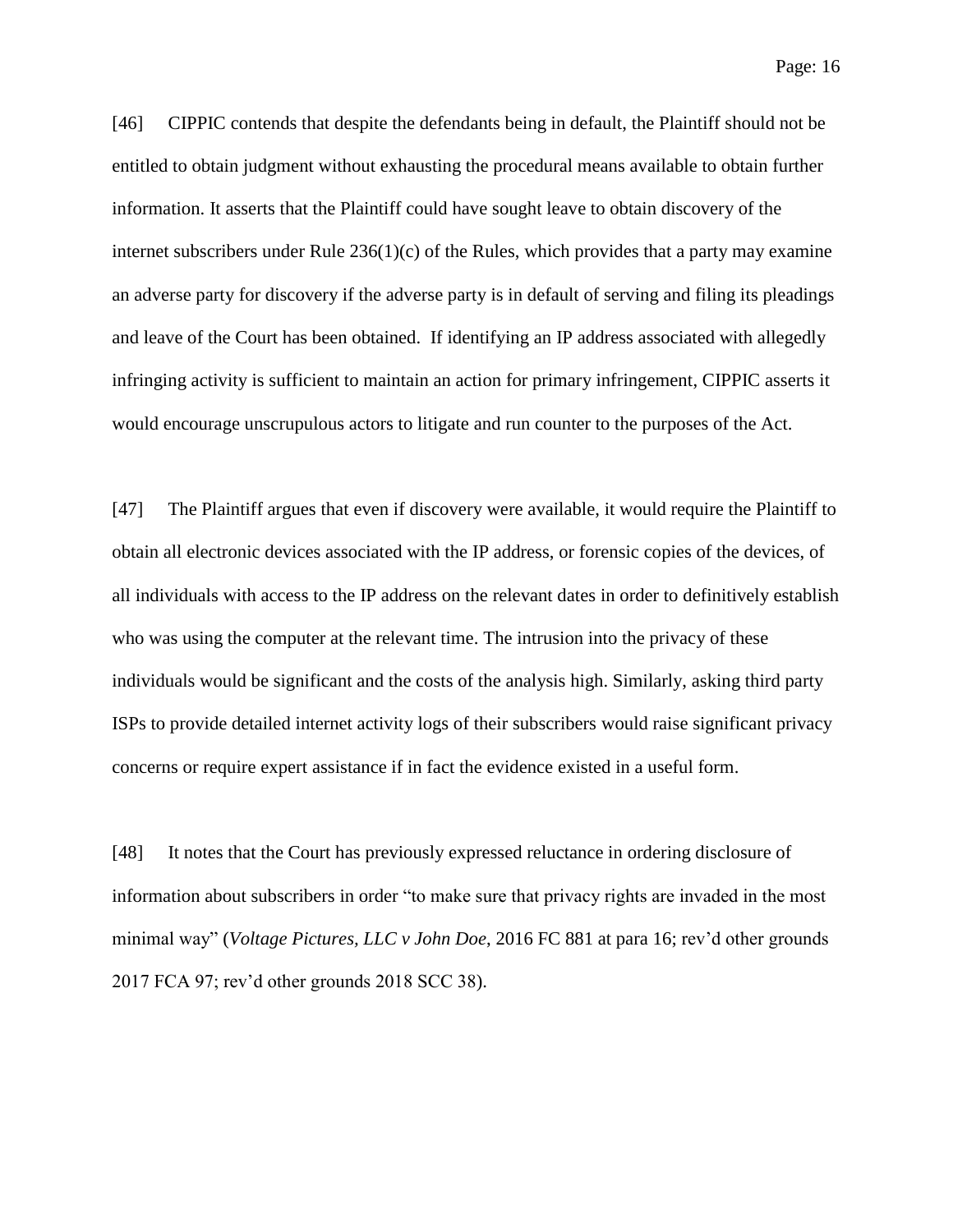[49] The Plaintiff refers to paragraph 46 of *Rogers*, which states that "the notice and notice regime should be interpreted so as "to allow copyright owners to protect and vindicate their rights as quickly, easily and efficiently as possible while ensuring fair treatment of all"". It contends that to require it to do more would place an unreasonable burden on the Plaintiff, tipping the balance in favour of the rights users and making it impossible for any reasonable enforcement of online copyright infringement.

[50] I agree with the Plaintiff that if leave for discovery were granted, the scope of allowable discovery would likely only be limited, particularly in the context of a simplified proceeding such as this. However, this does not mean that some further discovery or a request for further information would be futile. Without seizing the electronic devices at the address, written discovery could be used to seek further information as to the nature of the system provided at the IP address, including how many devices the IP address services, the type of interaction or control the IP owner has over those devices and its users, how many users there are, and what if any steps were taken with respect to those users after the notices under the notice and notice regime were received. Such information would assist with understanding the role of the internet subscriber.

[51] The Perino Affidavit states that the ISP's customer may be (and often is) the individual who is utilizing BitTorrent software to distribute files, particularly if the assigned IP address is only used by a single device. However, the ISP may be getting their internet delivered through a router supplied by the ISP. In that case, the router allows many devices to use the customer's internet connection and its specifically allocated IP address with other devices connected to it.

Page: 17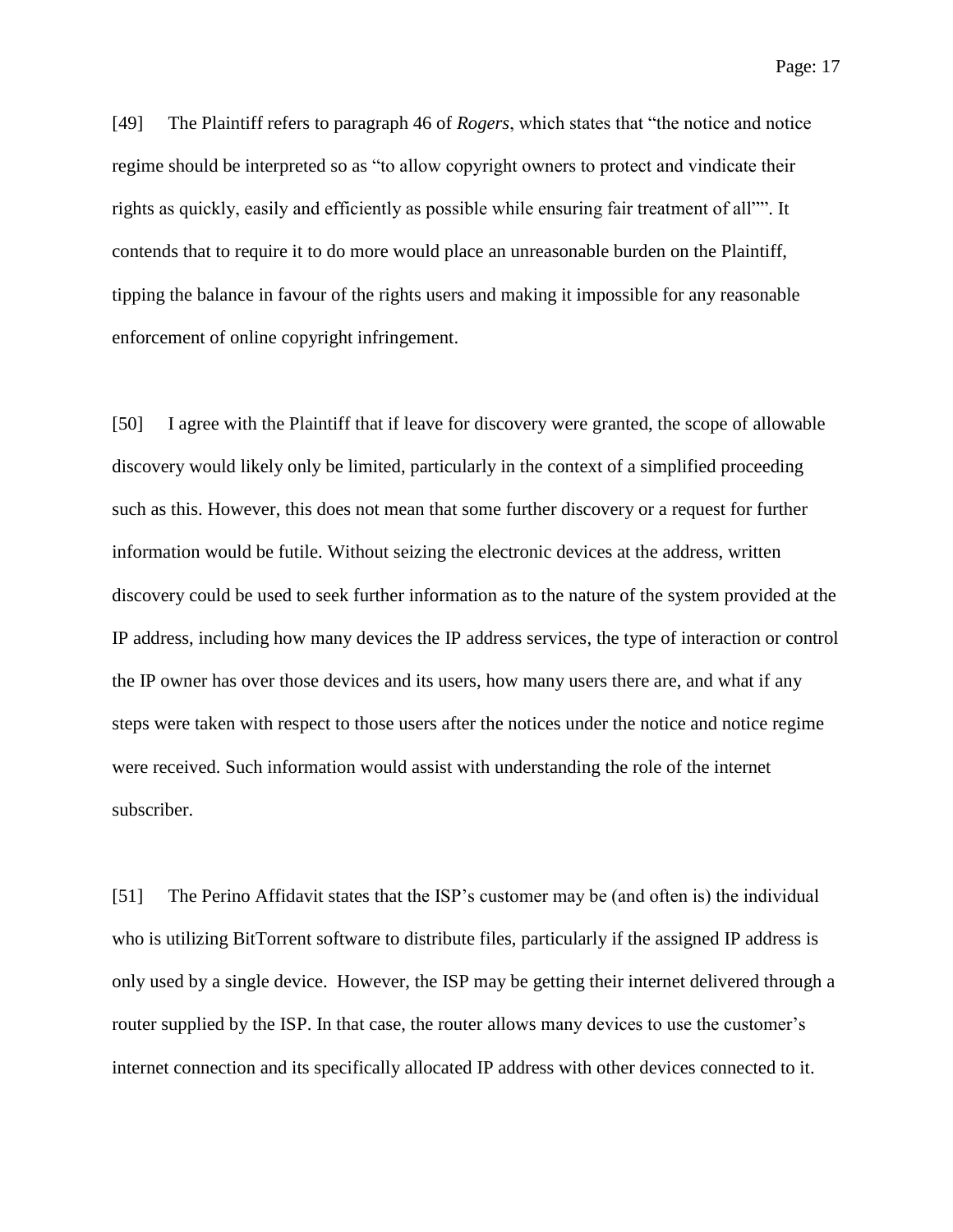This is common in a residential setting. The connected devices can include both wired and wireless devices of many different types: computers, tablets, phones, game consoles, smart TVs, set-top boxes, etc., each of which could be used by different individuals.

[52] In my view, some attempt must be made to determine the internet user responsible for the alleged infringement before a presumption can arise that the internet subscriber is that user or a proper adverse inference can be drawn based on non-responsiveness.

[53] As stated in *Joe Hand Promotions Inc v Social Major League Sports Bar & Grill,* 2009

FC 699 at paragraph 3.

The practice of using the term "John Doe" in the style of cause is directed at permitting a plaintiff to sue a person whose name the plaintiff does not know. The practice is perfectly acceptable; however, the expectation is that the plaintiff will take reasonable steps to identify the unnamed defendant and then move to amend the style of cause.

[54] The same holds true in this John Doe proceeding with respect to the unnamed defendants and proposed wrongdoers.

[55] In light of the balance the Act seeks to provide between the rights of users and owners (*Society of Composers, Authors and Music Publishers of Canada v. Canadian Assn. of Internet Providers*, 2004 SCC 45 [*SOCAN*] at paras 40-41), something more is needed than the bare assertion that a subscriber is, by default, the user responsible for infringement. A direct link must be addressed by the evidence between the internet subscriber and the alleged infringing use or sufficient steps taken for an adverse inference to be drawn against the internet subscriber.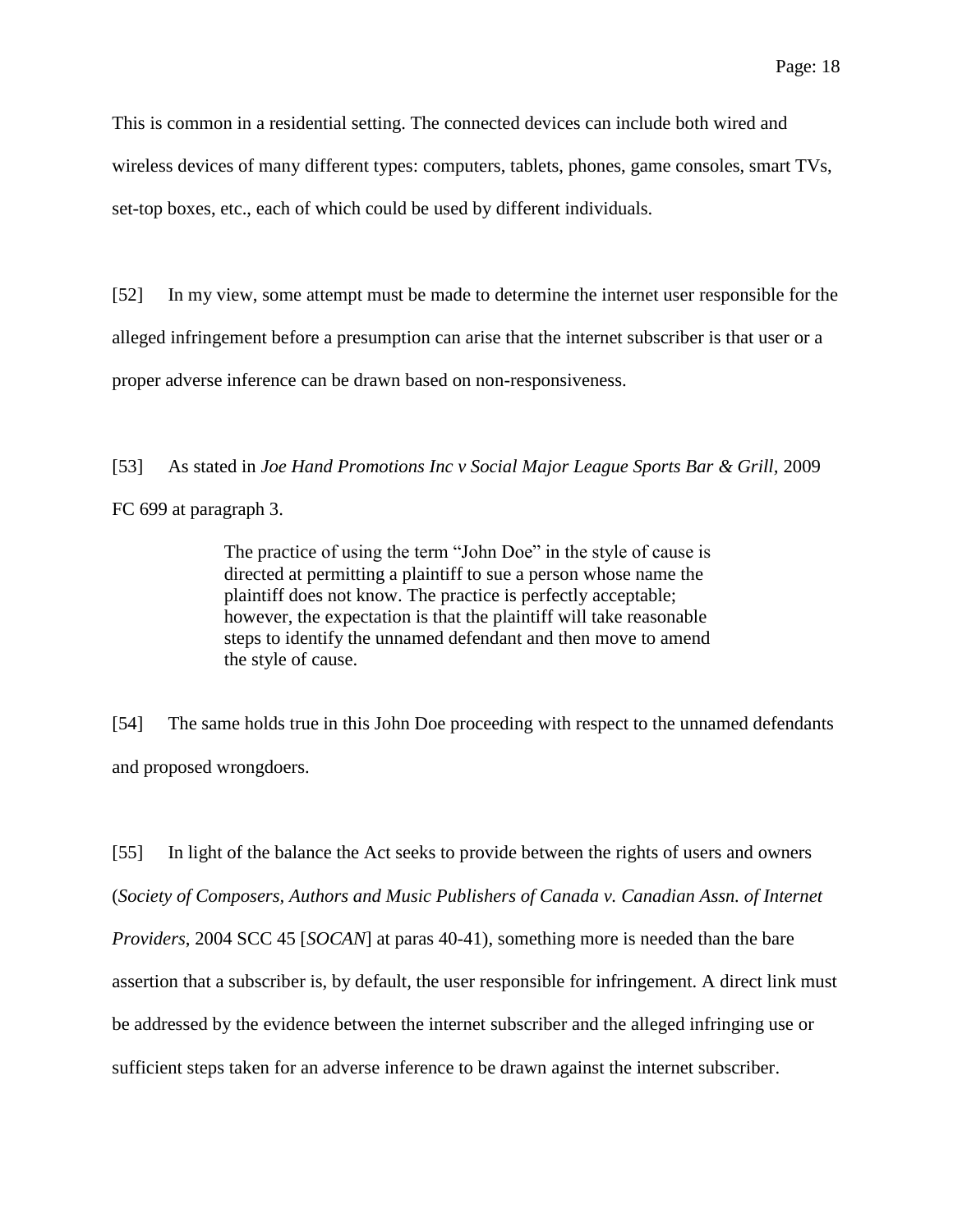[56] An assumption of infringement is not enough. Based on the steps taken and evidence filed, I cannot conclude that direct infringement by the default internet subscribers has occurred.

[57] While this is sufficient to conclude on this sub-issue, I note that the evidence is also "thin" as to the portions of the Work made available through each IP address. This presents a further evidentiary challenge to be able to conclude that infringement has occurred in each instance. However, in view of my findings above, I need not delve into this further.

(2) Is there Infringement by Authorization?

[58] The leading cases on authorization in the context of copyright infringement are *CCH Canadian Ltd v Law Society of Upper Canada*, 2004 SCC 13 [*CCH*] and *SOCAN*, both of which were decided before the implementation of the notice and notice regime.

[59] *CCH* involved allegations of unauthorized copying from a library photocopier. At paragraph 38, the Supreme Court of Canada considered the meaning of authorization as it related to the use of equipment as follows:

> "Authorize" means to "sanction, approve and countenance": *Muzak Corp. v. Composers, Authors and Publishers Association of Canada, Ltd*., [1953] 2 S.C.R. 182, at p. 193; *De Tervagne v. Beloeil (Town)*, [1993] 3 F.C. 227 (T.D.). Countenance in the context of authorizing copyright infringement must be understood in its strongest dictionary meaning, namely "[g]ive approval to; sanction, permit; favour, encourage": see The New Shorter Oxford English Dictionary (1993), vol. 1, at p. 526. Authorization is a question of fact that depends on the circumstances of each particular case and can be inferred from acts that are less than direct and positive, including a sufficient degree of indifference: *CBS Inc. v. Ames Records & Tapes Ltd*., [1981] 2 All E.R. 812 (Ch.D.), at pp. 823-24. However, a person does not authorize infringement by authorizing the mere use of equipment that could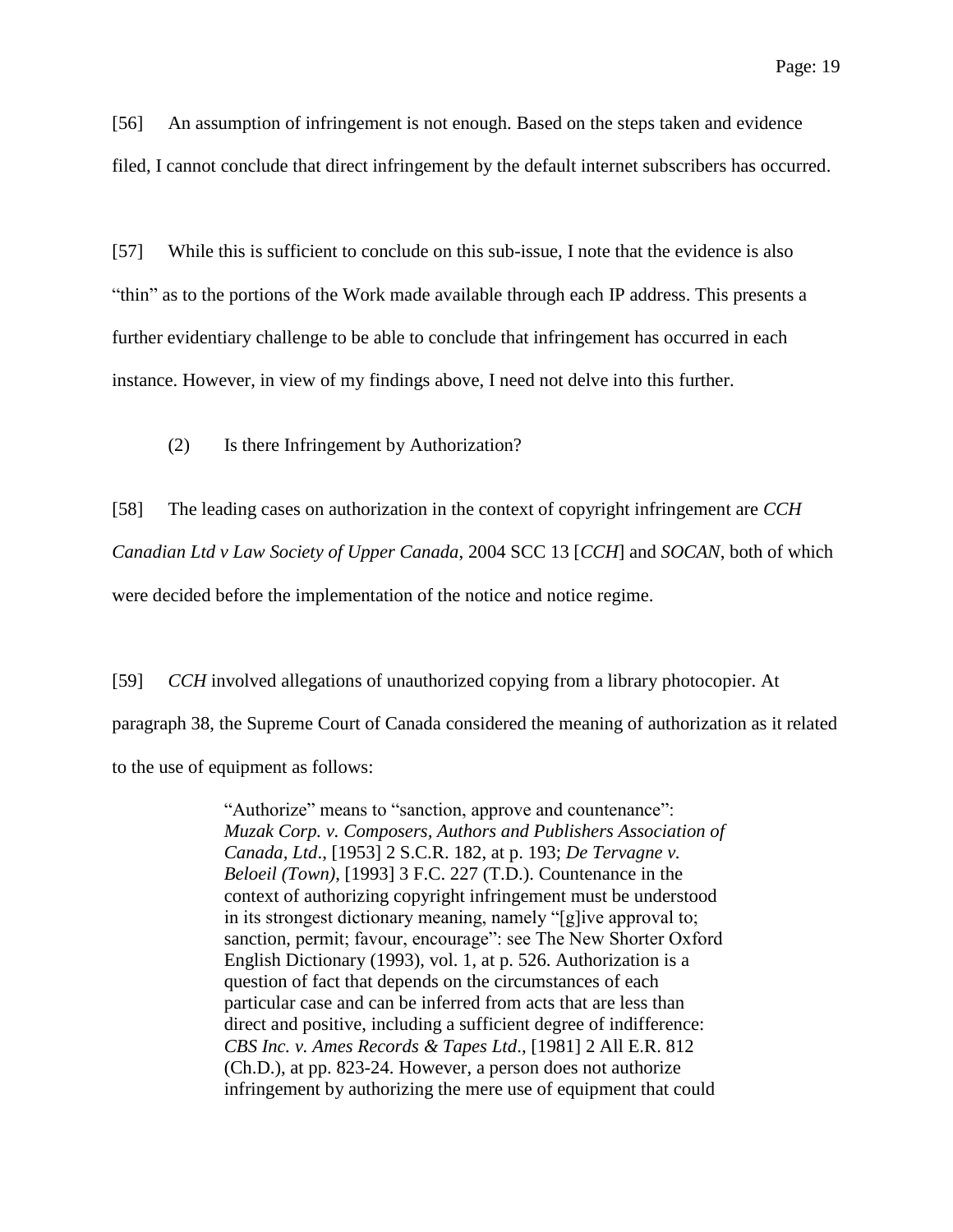be used to infringe copyright. Courts should presume that a person who authorizes an activity does so only so far as it is in accordance with the law: *Muzak, supra*. This presumption may be rebutted if it is shown that a certain relationship or degree of control existed between the alleged authorizer and the person who committed the copyright infringement: *Muzak, supra; De Tervagne, supra; see*  also *J.S. McKeown, Fox Canadian Law of Copyright and Industrial Designs* (4<sup>th</sup> ed. (loose-leaf)), at p. 21-104, and P.D. Hitchcock, "Home Copying and Authorization" (1983), 67 C.P.R. (2d) 17, at pp. 29-33.

[60] In *SOCAN*, Justice Binnie at paragraph 127 commented in *obiter* on what might

constitute authorization relating to ISPs before the notice and notice regime:

The knowledge that someone *might* be using neutral technology to violate copyright (as with the photocopier in the *CCH* case) is not necessarily sufficient to constitute authorization, which requires a demonstration that the defendant did "(g)ive approval to; sanction, permit; favour, encourage" (*CCH*, at para 38) the infringing conduct. I agree that notice of infringing content, and a failure to respond by "taking it down" may in some circumstances lead to a finding of "authorization". However, that is not the issue before us. Much would depend on the specific circumstances. An overly quick inference of "authorization" would put the Internet Service Provider in the difficult position of judging whether the copyright objection is well founded, and to choose between contesting a copyright action or potentially breaching its contract with the content provider. A more effective remedy to address this potential issue would be the enactment by Parliament of a statutory "notice and take down" procedure as has been done in the European Community and the United States.

[61] The issue of authorization in the BitTorrent framework is currently pending in a proposed reverse class action proceeding involving the Plaintiff and CICC as intervener. A motion to strike the proceeding was recently reversed in part as it related to *inter alia* allegations of authorization by an internet subscriber (*Salna v Voltage Pictures LLC,* 2021 FCA 176 [*Salna*],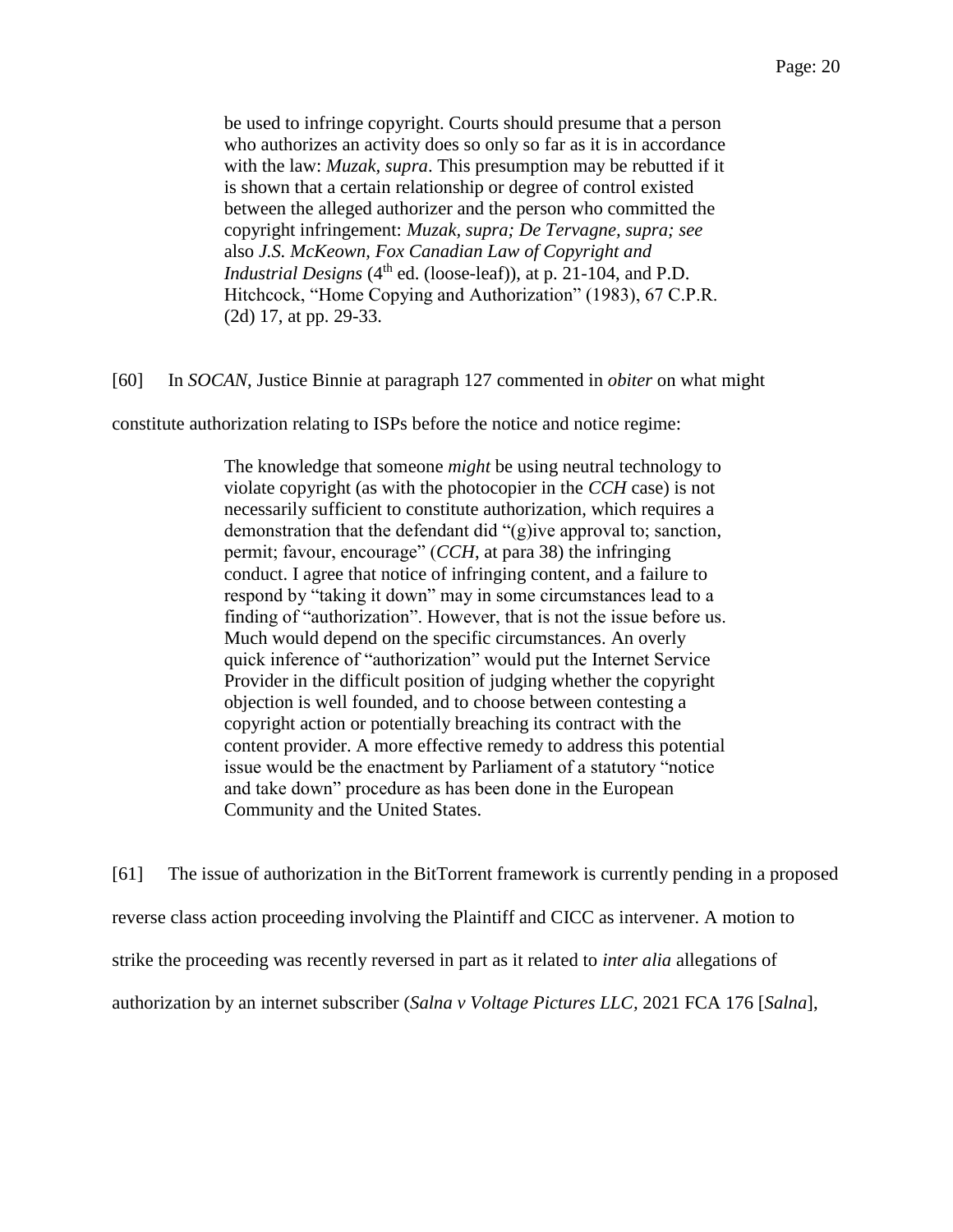leave to appeal to SCC denied, 39895 (26 May 2022)). The FCA provided the following

comments at paragraphs 76-85 relating to pleading infringement by authorization:

[76] The Federal Court also erred in dismissing Voltage's cause of action that the respondents authorized the infringement. The judge concluded that Voltage relied on an overly broad reading of Binnie J.'s *obiter* comment in *SOCAN* at paragraph 127. Binnie J. observed that the failure to take down infringing conduct after receiving notice "*may* in some circumstances lead to a finding of 'authorization'" [Emphasis in original], (Federal Court reasons at para. 79).

[77] Here again, the judge delved into the merits of the argument, rather than considering whether Voltage should be precluded from advancing the argument. At this stage of a proceeding, it is not appropriate to engage in a detailed analysis of the argument, and more particularly, whether the proposed argument is good law (*Merck & Co., Inc. v. Apotex Inc.*, 2012 FC 454, 106 C.P.R. (4th) 325 at para. 28 (*Merck & Co.*)). Indeed, the careful use of the word "may" is an indication from the Court that the question is open for consideration.

[78] When combined, subsections 3(1) and 27(1) of the *Copyright Act* grant the right to authorize the reproduction of a Work. Voltage's claim may push against the boundaries of a claim for authorizing infringement, but that is not the test on a motion to strike. Although the topic of "authorizing infringement" has been judicially considered, the Court in this case is faced with a novel application of the doctrine. Specifically, this Court must consider the prohibition on authorizing infringement in the context of BitTorrent technology and the notice and notice regime.

[79] The key precedents, *CCH* and *SOCAN*, arose in distinct legal and factual contexts. *CCH* dealt with authorization in relation to photocopiers while *SOCAN* was decided prior to the enactment of the notice and notice regime. Accordingly, the extent to which these authorities provide the requisite guidance in this context to conclusively preclude allegations of direct and authorizing infringement at the certification stage is an arguable question.

[80] Mr. Salna made no submissions on the question of whether there was a reasonable cause of action; rather he adopted the argument of the intervener.

[81] CIPICC argues that cases like *CCH, SOCAN* and *Century 21* closed the door to the possibility that a party can be liable for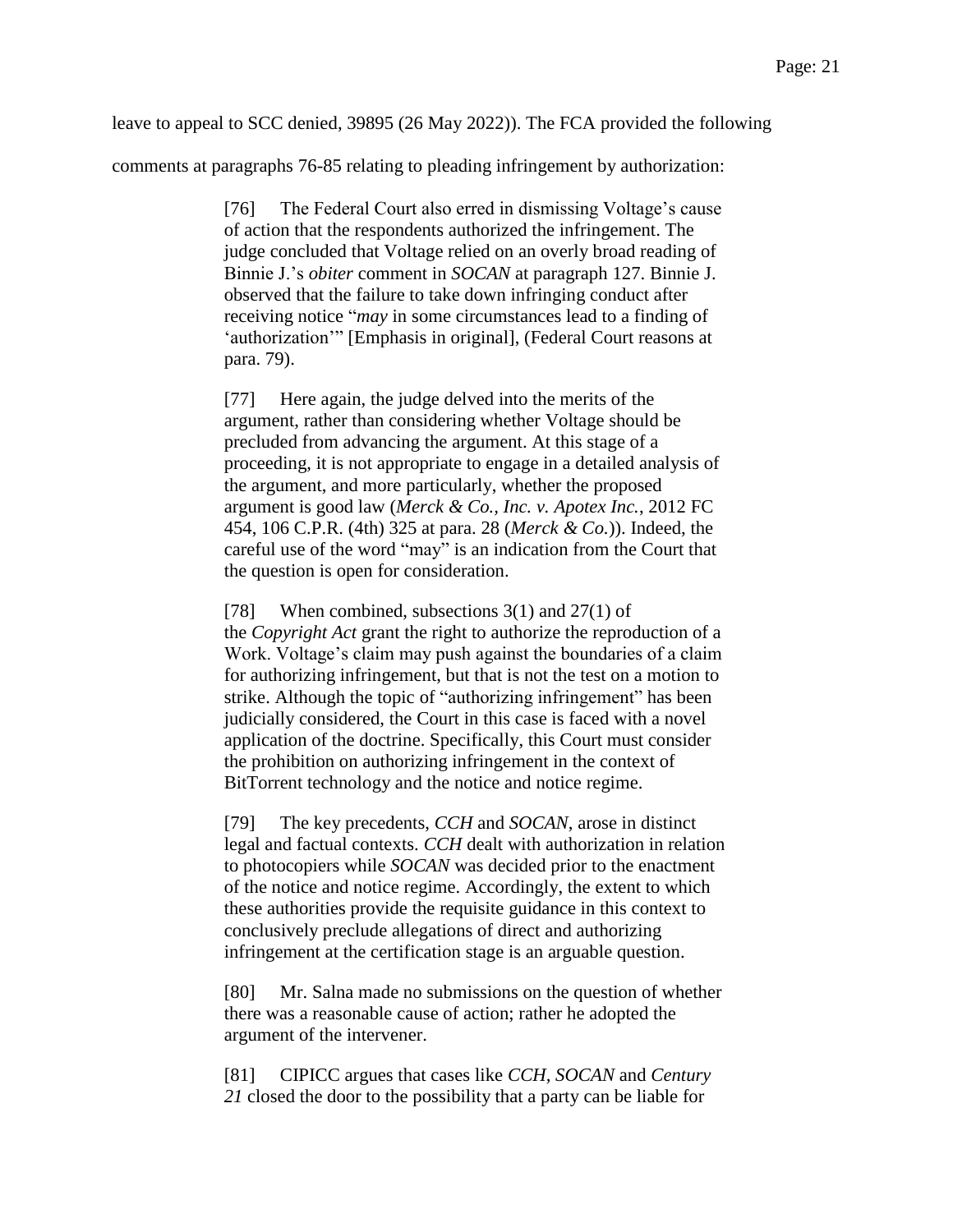authorizing infringement without explicitly authorizing infringement. In other words, the mere act of providing access to technology that allowed the infringement cannot on its own ground a claim for authorizing infringement.

[82] CIPICC asks the Court to definitively determine the question of whether, on the facts pled, a reasonable cause of action exists. That is not the role of a court in assessing the reasonableness of a cause of action.

[83] At this stage, all a Court should do is determine whether the moving party should be precluded from advancing their argument in front of a trial judge (*Merck & Co.* at para. 15). In determining this, "[…] the Court must be generous and err on the side of permitting a novel but arguable claim to proceed […]" (*Assn. of Chartered Certified Accountants v. Canadian Institute of Chartered Accountants*, 2011 FC 1516, 2011 CarswellNat 5412 at para. 9; *Merck & Co.* at para. 24). Allowing novel but arguable claims to proceed is the "[o]nly […] way can we be sure that the common law […] will continue to evolve to meet the legal challenges that arise in our modern […] society" (*Hunt v. Carey Canada Inc.*, [1990] 2 S.C.R. 959, 74 D.L.R. (4th) 321 at 990- 991). In this instance, Voltage has shown it has a novel but arguable claim.

[...]

[85] It is also clear that Voltage has pled the material facts necessary to support its claim based on a reasonable interpretation of authorizing infringement. For example, as seen in paragraph 44 of the Amended Notice of Application, Voltage pleads that the proposed class members "possessed sufficient control over the use of his or her internet account and associated computers and internet devices such that they authorized, sanctioned, approved or countenanced the infringements particularized herein."

[62] While not necessary at the time of pleading, at the time of adjudication, *Salna* implies that the Plaintiff would have evidence to establish that the internet subscriber "possessed sufficient control over the use of his or her internet account and associated computers and internet devices such that they authorized, sanctioned, approved or countenanced the infringements particularized" (paragraph 85).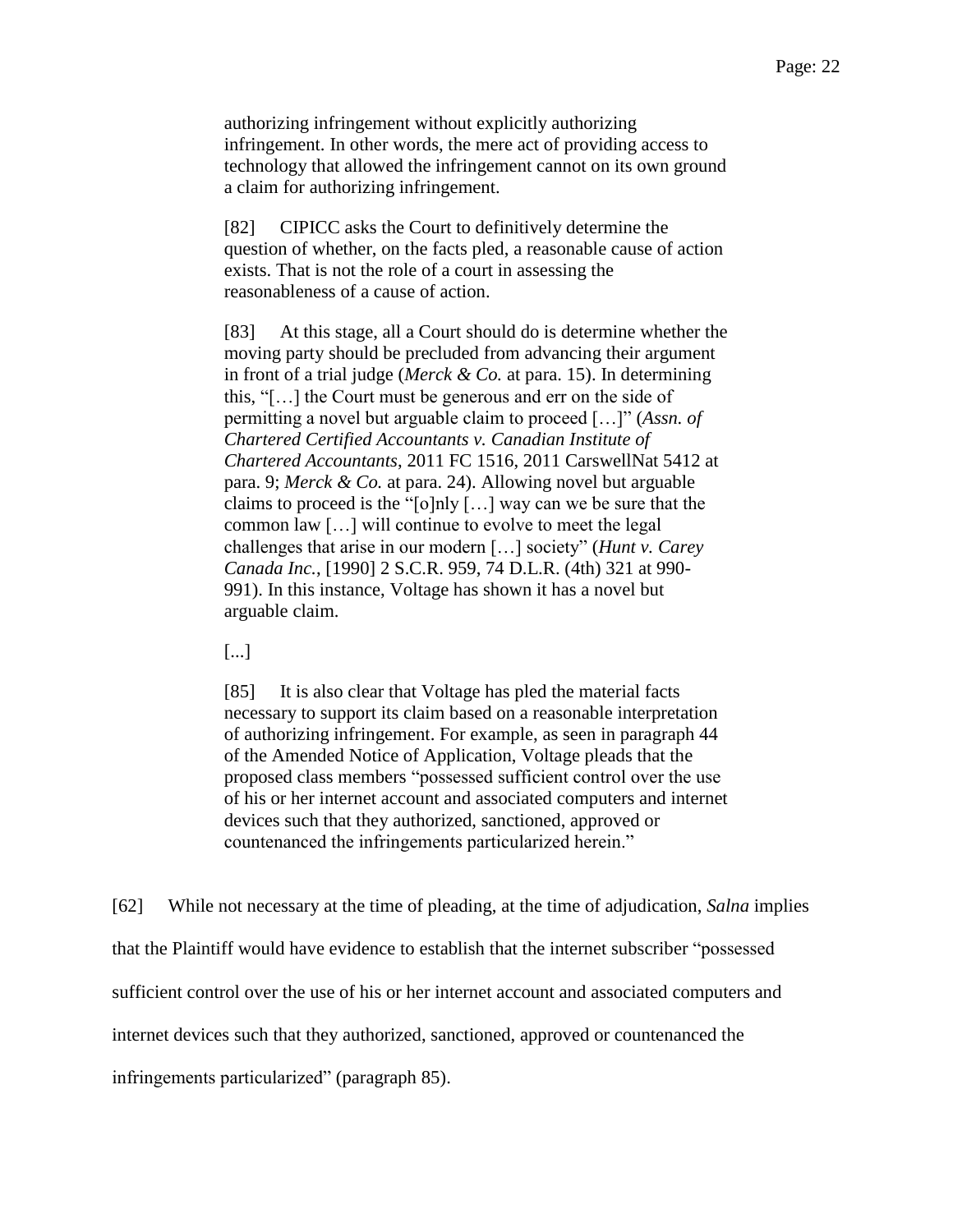[63] In this case, the Plaintiff has not provided any such evidence. Instead, it relies on the comments made in *Rogers* at paragraphs 34 and 35, relating to the deterrent purpose behind the notice and notice regime, which is premised on the capability of an internet subscriber to stop the continuation of copyright infringement by being able to determine who is using the IP address:

> [34] The deterrent purpose of the notice and notice regime also affirms the ISP's duty to correctly determine to whom the impugned IP address belonged at the time of the alleged infringement. Deterring online copyright infringement entails notifying *that* person, because it is only *that* person who is capable of stopping continued online copyright infringement.

> [35] I acknowledge that there will likely be instances in which the person who receives notice of a claimed copyright infringement will not in fact have illegally shared copyrighted content online. This might occur, for example, where one IP address, while registered to the person who receives notice of an infringement, is available for the use of a number of individuals at a given time. Even in such instances, however, accuracy is crucial. Where, for example, a parent or an employer receives notice, he or she may know or be able to determine who was using the IP address at the time of the alleged infringement and could take steps to discourage or halt continued copyright infringement. Similarly, while institutions or businesses offering Internet access to the public may not know precisely who used their IP addresses to illegally share copyrighted works online, they may be able, upon receiving notice, to take steps to secure its Internet account with its ISP against online copyright infringement in the future.

[64] The Perino Affidavit asserts that where an ISP's customer is a homeowner getting their internet delivered through a router supplied to the ISP, the homeowner would typically have knowledge of the family members who are connected through the router and there would be limitations to the physical range of the internet connection. Mr. Perino notes that almost all routers provide security settings that "allow a password to be put on Wi-Fi access, enable a blacklist to ban specified devices, enable a whitelist to only permit specified devices and block certain types of internet traffic (such as BitTorrent)." The Plaintiff contends from this evidence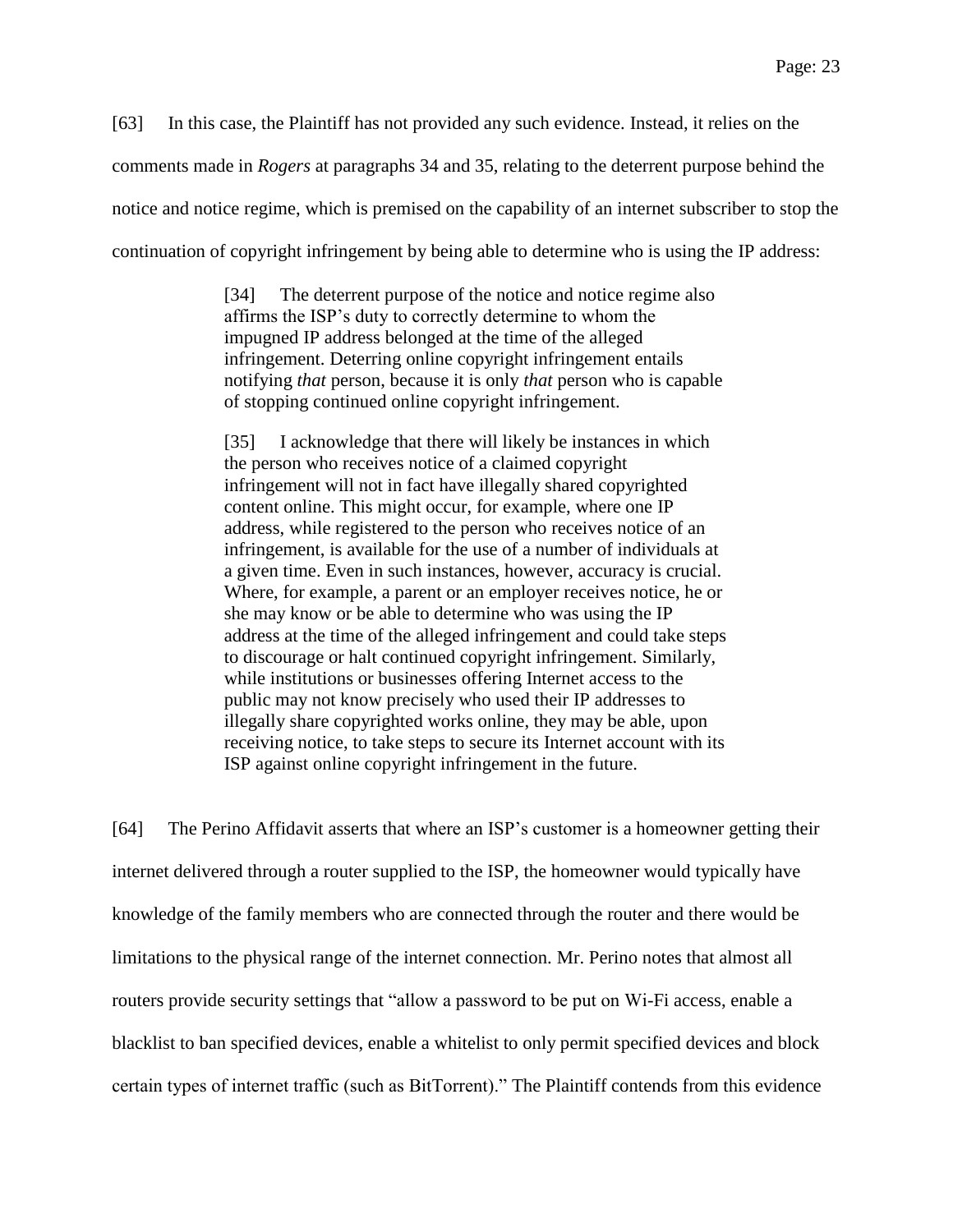that the Default Defendants could have easily taken action to prevent infringement by; for

example, changing the Wi-Fi passwords, blacklisting unauthorized devices or even blocking the

BitTorrent protocol.

[65] CIPPIC argues that the Plaintiff seeks to lower the standard of authorization to whether

the alleged authorizer has any power to *stop* the direct infringer. They assert that this is akin to

the standard adopted in Australia, which the Supreme Court explicitly rejected in *CCH* when it

stated at paragraphs 39-41:

... At trial, the Law Society applied for a declaration that it did not authorize copyright infringement by providing self-service photocopiers for patrons of the Great Library. No evidence was tendered that the photocopiers had been used in an infringing manner.

The trial judge declined to deal with this issue, in part because of the limited nature of the evidence on this question. The Federal Court of Appeal, relying in part on the Australian High Court decision in *Moorhouse v. University of New South Wales*, [1976] R.P.C. 151, concluded that the Law Society implicitly sanctioned, approved or countenanced copyright infringement of the publishers' works by failing to control copyright and instead merely posting a notice indicating that the Law Society was not responsible for infringing copies made by the machine's users.

With respect, I do not agree that this amounted to authorizing breach of copyright. *Moorhouse, supra* is inconsistent with previous Canadian and British approaches to this issue. See D. Vaver, *Copyright Law* (2000), at p. 27, and McKeown, *supra*, at p. 21-108. In my view, the *Moorhouse* approach to authorization shifts the balance in copyright too far in favour of the owner's rights and unnecessarily interferes with the proper use of copyrighted works for the good of society as a whole.

[66] As noted by CIPPIC, even under the more liberal Australian standard, the relevant

statutory provision provides for consideration to be given to the extent to which the proposed

authorizer has power to prevent the doing of the act concerned, the nature of the relationship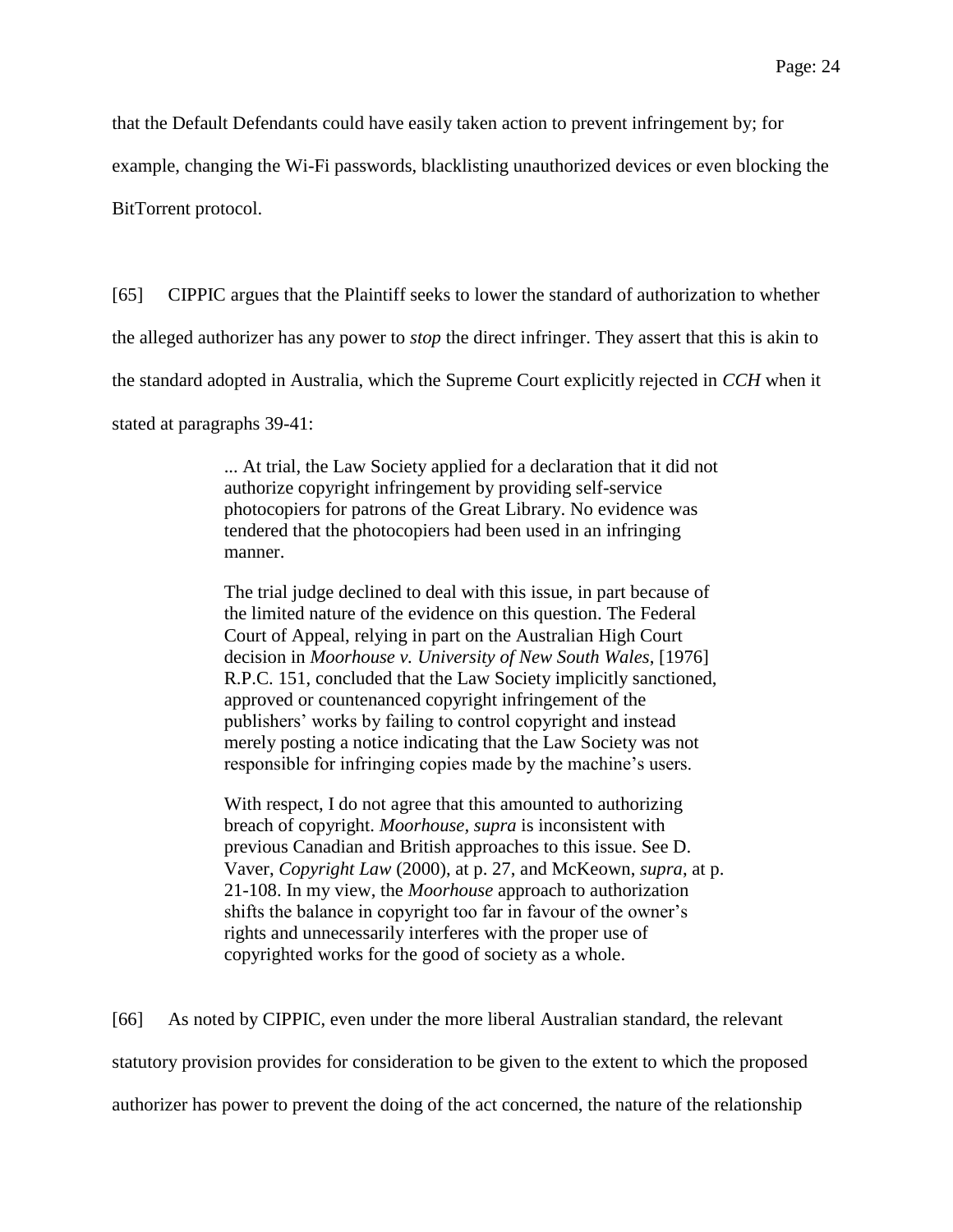between the proposed authorizer and infringer, and whether reasonable steps were taken to prevent or avoid the act (*Copyright Act*, (Austl), 1968/63, section 36(1A)).

[67] While *Salna* indicates that the door should not be closed to evolving the law relating to authorization in order to meet the needs of modern technology, there must still be a balanced approach. If one were to apply the Plaintiff's argument to this action, this would mean that once an internet subscriber is notified of a potential infringement under the notice and notice regime, if the infringement does not cease, they would be liable for authorizing the infringement without the need to establish any control or relationship to the infringer. In my view, this lowers the bar and tips the balance under the Act in favour of copyright owners.

[68] To establish authorization in this context, in my view, consideration must be given to not only whether the Default Defendant had knowledge of the alleged infringing activity, but also the relationship and extent of control over the user and whether the internet subscriber had some ability to prevent the act of concern.

[69] The Plaintiff provided notices to the Default Defendants through their ISPs, who confirmed that the notices were sent. The confirmations that the emails were sent is sufficient to ground a presumption that the notices were received by the internet subscribers (*Zare v Canada (Minister of Citizenship and Immigration)*, 2010 FC 1024 at para 48) and that they had knowledge of the alleged infringing activity.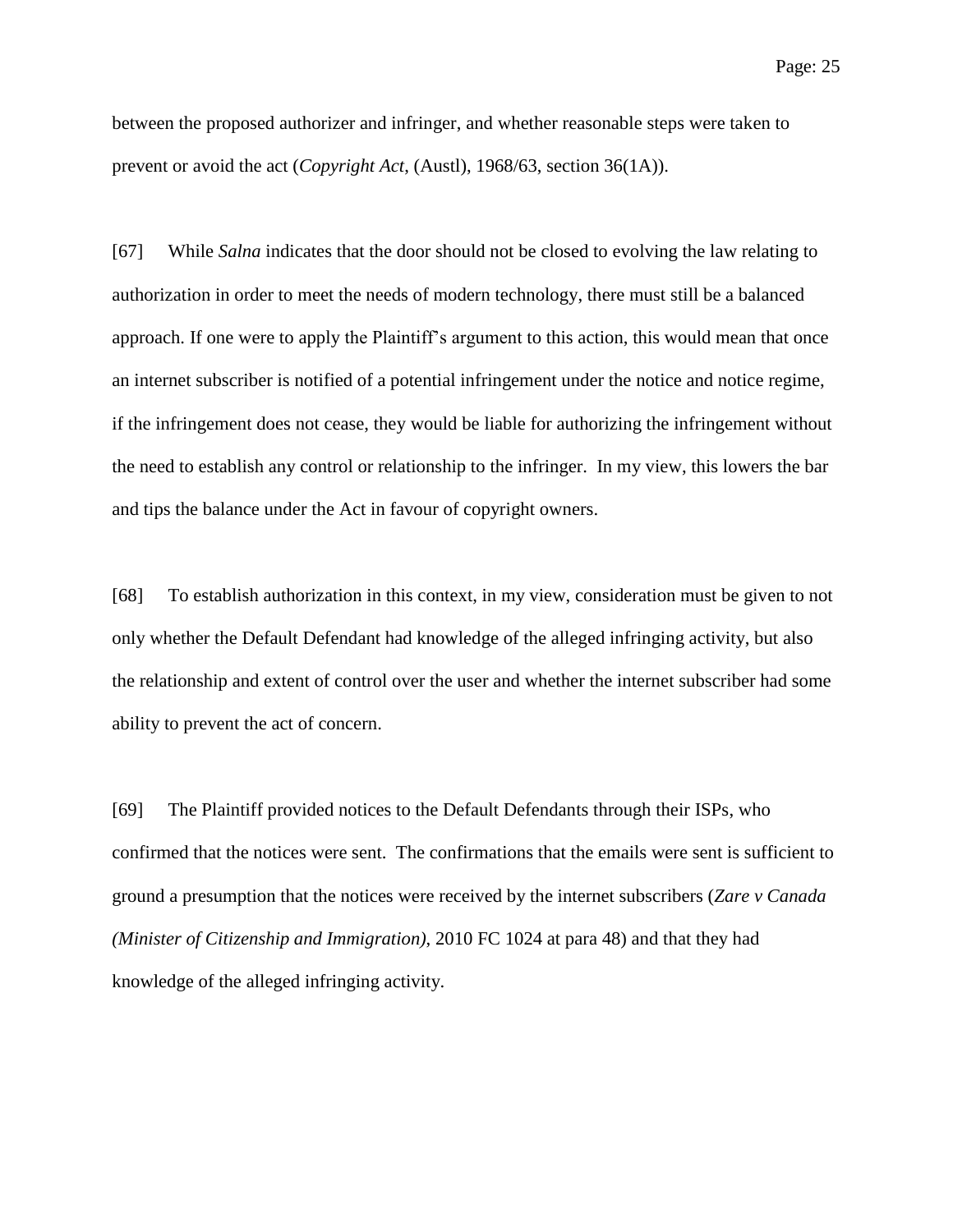[70] However, there is no evidence as to the nature of relationship between the internet subscribers identified as Default Defendants and those that actually uploaded the unauthorized content, who as discussed earlier have not been identified. There is also no evidence as to what steps, if any, the internet subscribers have taken to prevent further alleged infringement. As previously noted, some form of discovery could be sought to seek these facts or any others that would support a finding of authorization or allow an adverse inference to be drawn.

[71] On the basis of the record before me, there is insufficient evidence to ground a finding of infringement by authorization.

#### (3) Other Allegations - Is there Secondary Infringement

[72] While not argued orally, the Plaintiff's written representations also assert that the Default Defendants have engaged in secondary infringement. This presents an even steeper hurdle for the Plaintiff from an evidentiary stand-point.

[73] In order to establish secondary infringement under subsection 27(2) of the Act, the following test must be satisfied (*CCH* at para 81*; Euro-Excellence v Kraft Canada Inc*, 2007 SCC 57; *Salna* at para 87): a) there must be an act of primary infringement; b) the secondary infringer must be shown to have known that he or she was dealing with a product of infringement; and c) the secondary infringer must have sold, distributed or exposed for sale the infringing goods.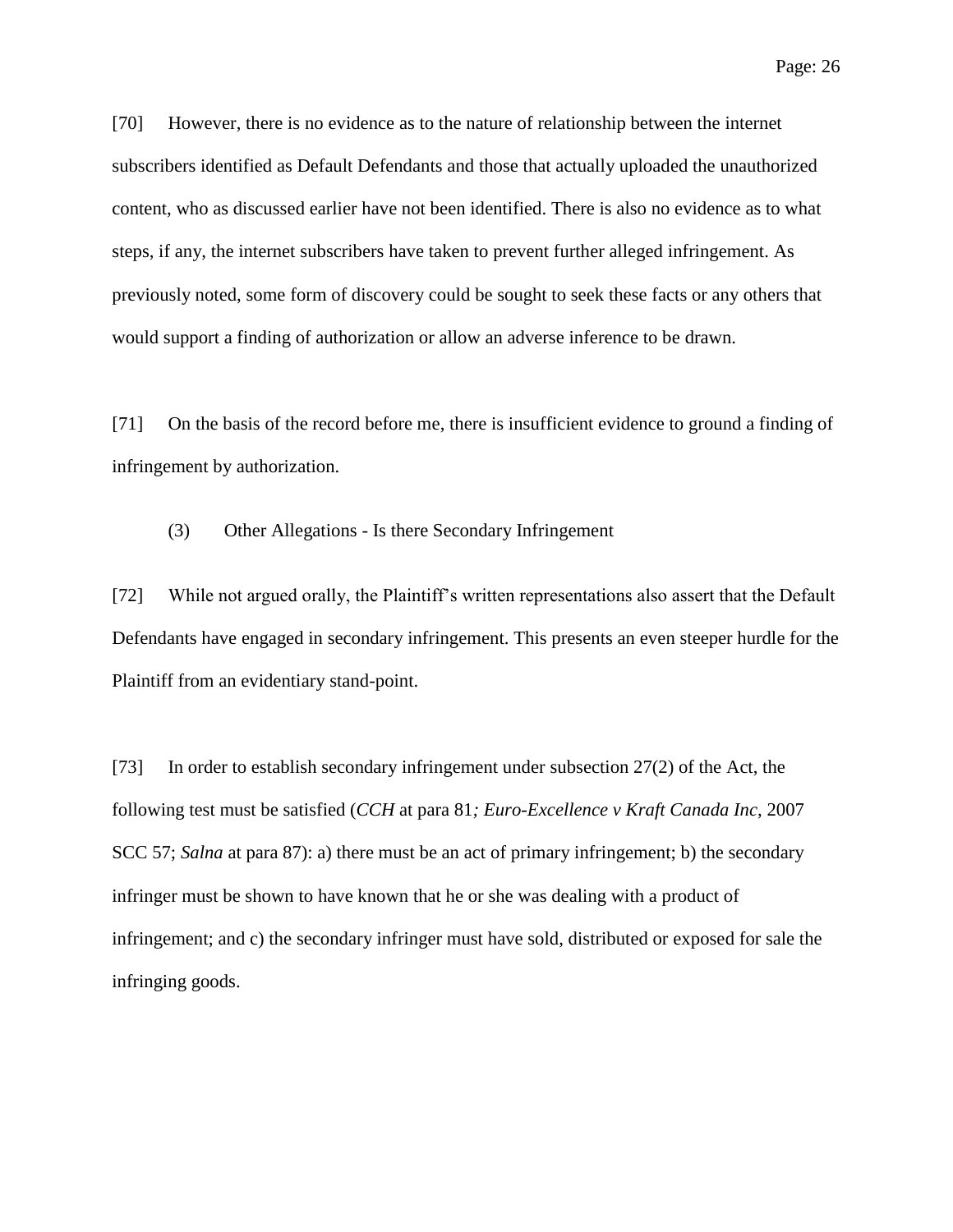[74] I agree with CIPPIC that there is insufficient evidence to establish secondary infringement. In particular, the Plaintiff has not provided any evidence that the Default Defendants have committed any of the acts specified in the third part of the test – that is, that they have sold, distributed or exposed the Work for sale either directly or by authorization.

[75] Accordingly, judgment cannot issue on the basis of this further allegation.

#### IV. Remedies and Conclusion

[76] Given my findings on the infringement issue, I need not go on at this stage to consider the statutory damages requested.

[77] Rule 210(4) provides that the Court may on a motion for default judgment do one of three things: a) grant judgment; b) dismiss the action; or c) order that the action proceed to trial and that the plaintiff prove its case in such a manner as the Court may direct.

[78] On the basis of the evidentiary deficiencies noted, I cannot grant judgment. Nor am I prepared to find that the Plaintiff would not be entitled to any relief for its claim on a more fulsome evidentiary record. Accordingly, I shall invoke Rule 210(4)(c) and the Plaintiff shall be ordered to requisition a case management conference to set the next steps to advance the case to trial. The order shall be made without prejudice to the Plaintiff's ability to seek default judgment again on a different evidentiary record that addresses the deficiencies noted in these reasons.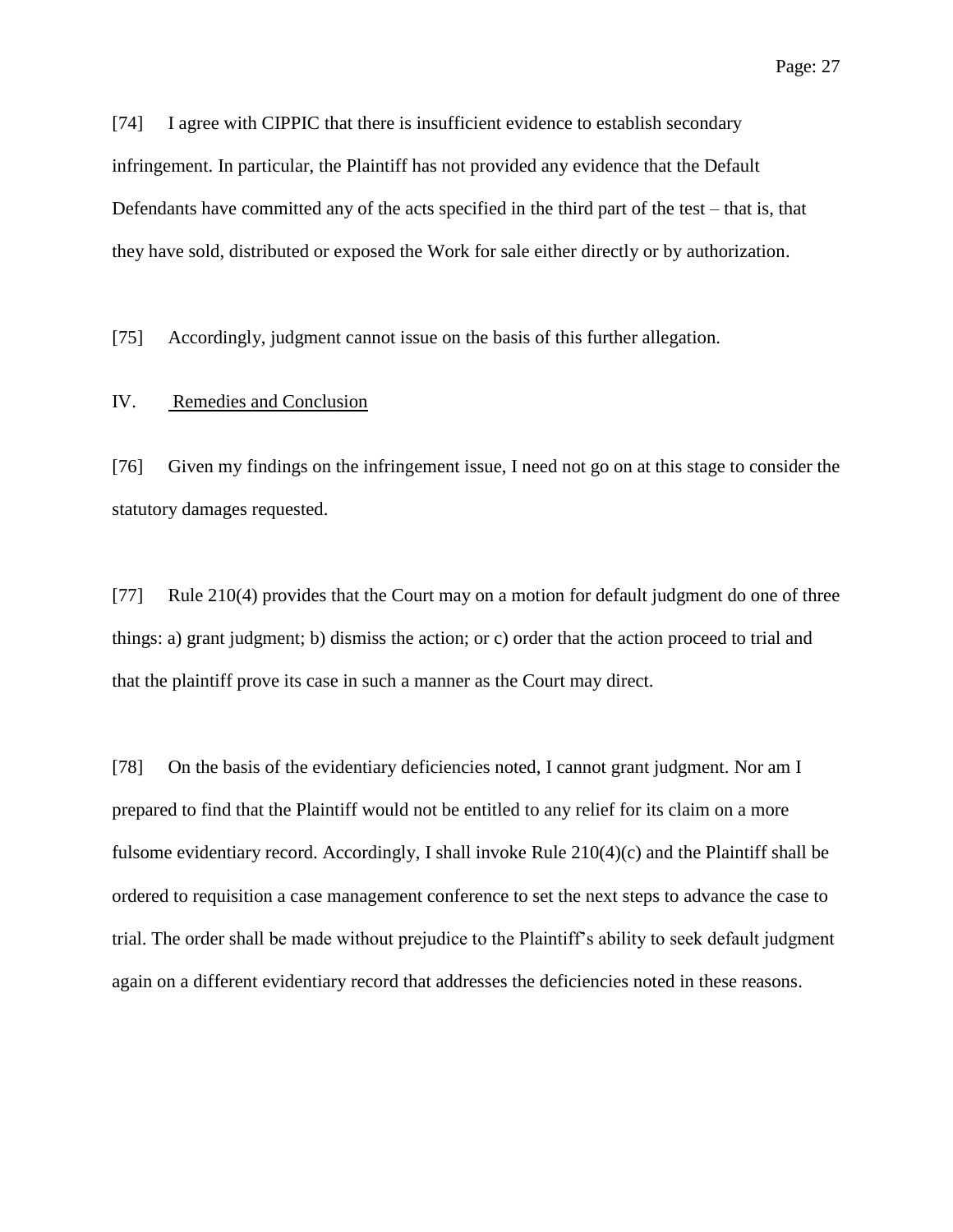### **ORDER IN T-513-18**

### **THIS COURT'S ORDER is that**

- 1. The motion for Default Judgment is dismissed.
- 2. The action shall proceed forward to trial pursuant to subrule  $210(4)(c)$ .
- 3. The Plaintiff shall within thirty (30) days of the date of this Order requisition a case management conference to set a timetable for the next steps in the action.
- 4. Notwithstanding paragraph 2, the Plaintiff is not precluded from commencing a further motion for default judgment on a different evidentiary record that addresses the deficiencies noted in these reasons.
- 5. This is no order as to costs.

"Angela Furlanetto" Judge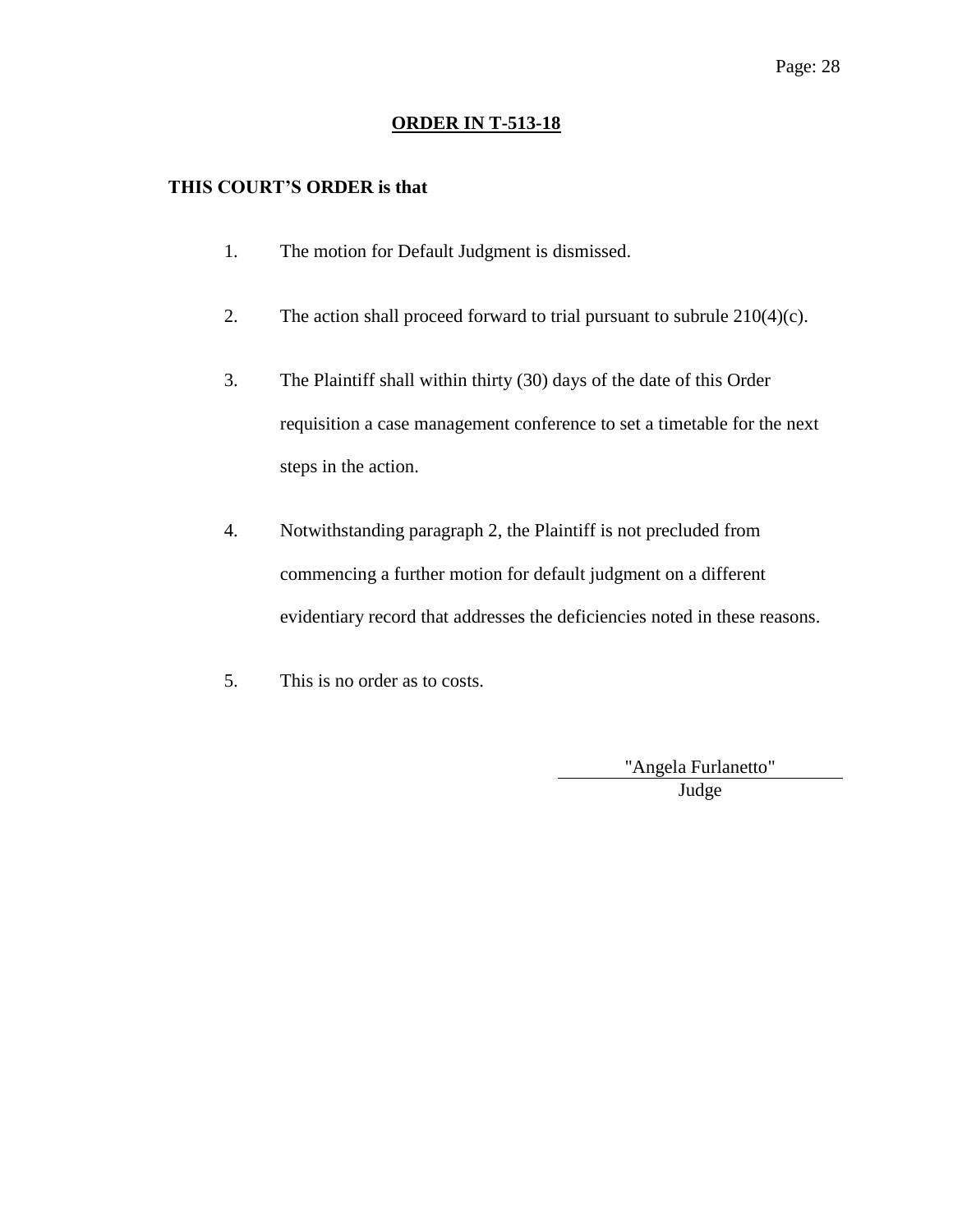# **Schedule "A"**

| Default Defendant | <b>IP</b> Address |
|-------------------|-------------------|
| Doe #3            | 142.162.128.245   |
| Doe #4            | 47.54.165.90      |
| Doe #8            | 99.192.57.154     |
| Doe #15           | 142.167.107.117   |
| Doe #18           | 67.68.98.171      |
| Doe #20           | 76.68.210.170     |
| Doe #23           | 65.93.22.84       |
| Doe #24           | 65.93.37.104      |
| Doe #26           | 174.95.209.150    |
| Doe #30           | 70.54.41.122      |
| Doe #33           | 76.68.165.22      |
| Doe #36           | 67.70.141.111     |
| Doe #37           | 174.89.225.185    |
| Doe #42           | 76.64.239.125     |
| Doe #48           | 184.145.217.50    |
| Doe #49           | 70.30.248.51      |
| Doe #50           | 70.51.141.35      |
| Doe #51           | 65.92.23.220      |
| Doe #58           | 70.30.252.247     |
| Doe #62           | 174.95.184.185    |
| Doe #63           | 184.144.235.232   |
| Doe #66           | 174.95.132.108    |
| Doe #84           | 174.113.26.41     |
| Doe #86           | 174.115.198.172   |
| Doe #93           | 174.112.229.30    |
| Doe #94           | 99.255.192.147    |
| Doe #97           | 99.248.153.126    |
| Doe #103          | 99.239.4.175      |
| Doe #108          | 99.243.10.135     |
| Doe #109          | 99.224.179.37     |